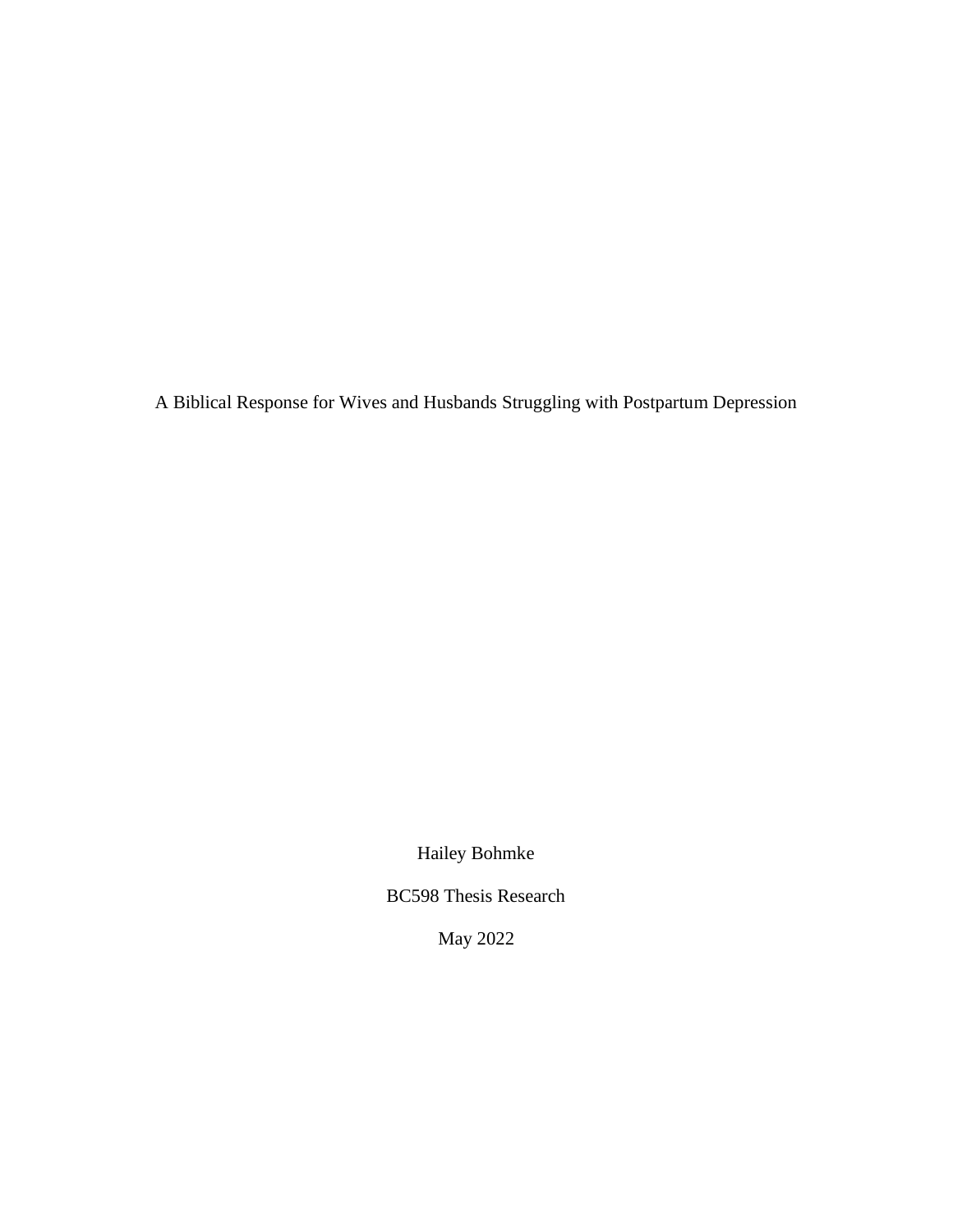# Contents

| <b>ABSTRACT</b> |                                                  | iv             |
|-----------------|--------------------------------------------------|----------------|
| I.              | <b>INTRODUCTION</b>                              | $\mathbf{1}$   |
|                 | <b>Purpose Statement</b>                         | $\mathbf{1}$   |
|                 | Intended Audience and Scope                      | 4              |
|                 | Definition of Terminology                        | $\overline{4}$ |
|                 | <b>Research Methodology</b>                      | 5              |
| II.             | DEFINING THE PROBLEM                             | 5              |
|                 | Secular Definition of Depression                 | 6              |
|                 | Secular Understanding of Postpartum Depression   | 7              |
|                 | <b>Biblical Understanding of Depression</b>      | 8              |
| III.            | <b>SECULAR WORLDVIEW</b>                         | 10             |
|                 | Research                                         | 10             |
|                 | Treatments                                       | 13             |
| IV.             | A BIBLICAL PERSPECTIVE ON POSTPARTUM DEPRESSION  | 15             |
|                 | Understanding Man as Both Physical and Spiritual | 15             |
|                 | Depression                                       | 16             |
|                 | <b>Postpartum Depression</b>                     | 18             |
| V.              | PLAN OF COUNSELING                               | 19             |
|                 | <b>Outer Man Care</b>                            | 19             |
|                 | <b>Inner Man Care</b>                            | 22             |
|                 | Husband's Role                                   | 24             |
| VI.             | CONCLUSION                                       | 25             |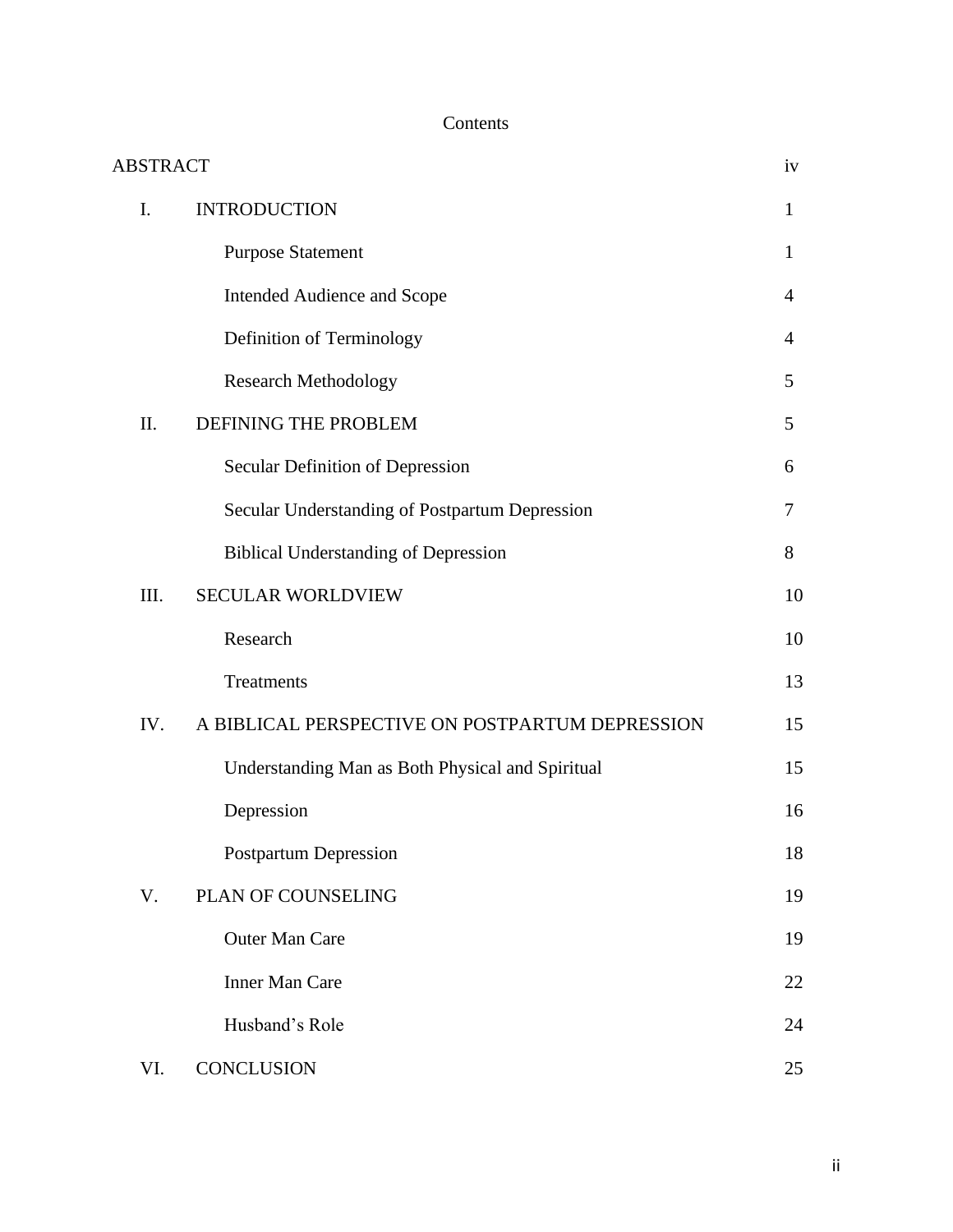# BIBLIOGRAPHY 28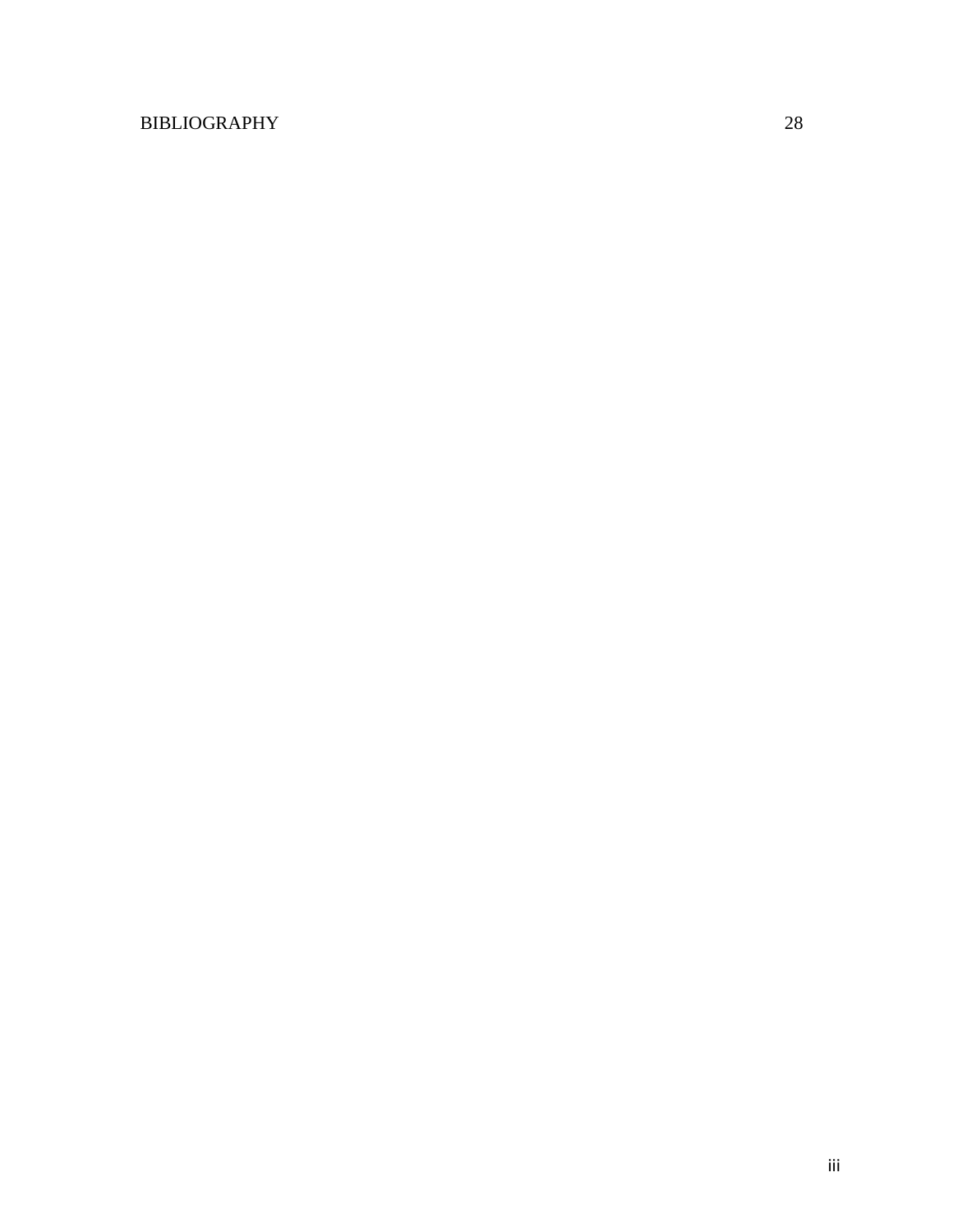### **Abstract**

| Title:   | A Biblical Response for Wives and Husbands Struggling with Postpartum |
|----------|-----------------------------------------------------------------------|
|          | Depression                                                            |
| Author:  | <b>Hailey Bohmke</b>                                                  |
| Degree:  | Master of Arts in Biblical Counseling                                 |
| Date:    | May 2022                                                              |
| Advisor: | Ryan Trzeciak                                                         |

Postpartum depression is defined as a debilitating mood, feeling, or attitude of hopelessness, which becomes a person's reason for not handling the most important issues of life occurring during pregnancy or within four weeks of childbirth. There is no diagnostic test to prove someone has depression. In some cases, antidepressants are administered. Other treatment plans include psychotherapy, lifestyle changes, or a supportive environment. From a biblical perspective, it is necessary to consider the potential of hormone imbalances after giving birth as humans are both physical and spiritual and these affect one another. It is important to note that a believer's hope cannot be in medication.

People are complex, and giving birth is a trying time for any woman. There are a wide range of emotions involved throughout this whole process, and it is necessary to consider the different aspects of what is actually happening. The Bible is sufficient in addressing depression and how to lovingly come alongside a woman struggling with postpartum depression. The Bible is also sufficient in teaching the husband how to serve and encourage his wife in such a trying time.

The intention of this research is to provide the mother and father a basic biblical understanding of depression, how to best honor God in their suffering, and practical ways to serve and help this family. This will personally grow me in having compassion for suffering moms and families. There have been a handful of godly women in my church who have struggled through this unique season, and I pray that if or when it happens again they can have a practical way of having hope and glorifying God.

© (Hailey Bohmke, 2022), permission is granted for non-profit educational use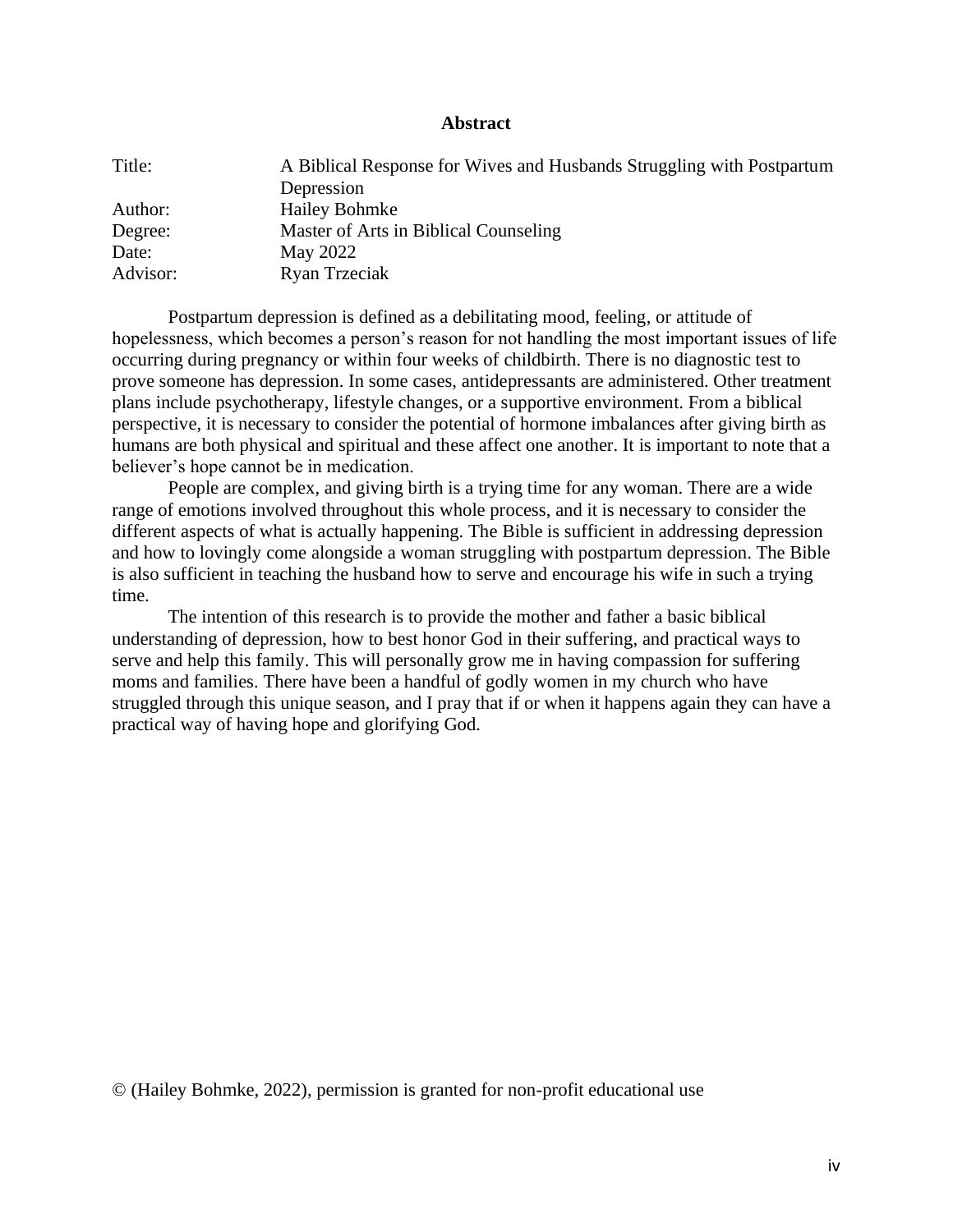### I. INTRODUCTION

### A. Purpose Statement

- 1. The goal of this thesis is to provide a biblical resource for families in which the wife and mother is suffering from postpartum depression. While the mother may be the one directly suffering, we will also consider how to best minister to the husband. Encouraging him in this process will be important, too. It is a family effort. The husband bears a load in this, as well. This paper will seek to explain what depression is and specifically how postpartum depression fits into this category.
- 2. Postpartum depression (PPD) can be complex because there may be a hormonal imbalance in the mother who just gave birth. There is a lot of change both within her body and in her circumstances with the addition of a new child. This depression is more intense than the baby blues in that it lasts longer and the feelings appear more extreme. It is said that PPD affects one in seven women, and for more than half of these women, it is their first time experiencing any type of depression.<sup>1</sup> As this is a common experience for many women, the Bible offers hope and help in the midst of this suffering.
- 3. Often the way of diagnosing postpartum depression is by a medical professional asking many questions in regards to the mother's feelings and filling out a questionnaire as a depression screening. There may be blood tests to check an underactive thyroid. These are both helpful starting points in diagnosing what could potentially be a hormonal issue. Humans are two-part beings, consisting of both the

<sup>&</sup>lt;sup>1</sup> American Psychiatric Association, "Postpartum Depression," accessed February 7, 2022. [https://www.psychiatry.org/patients-familes/postpartum-depression.](https://www.psychiatry.org/patients-familes/postpartum-depression)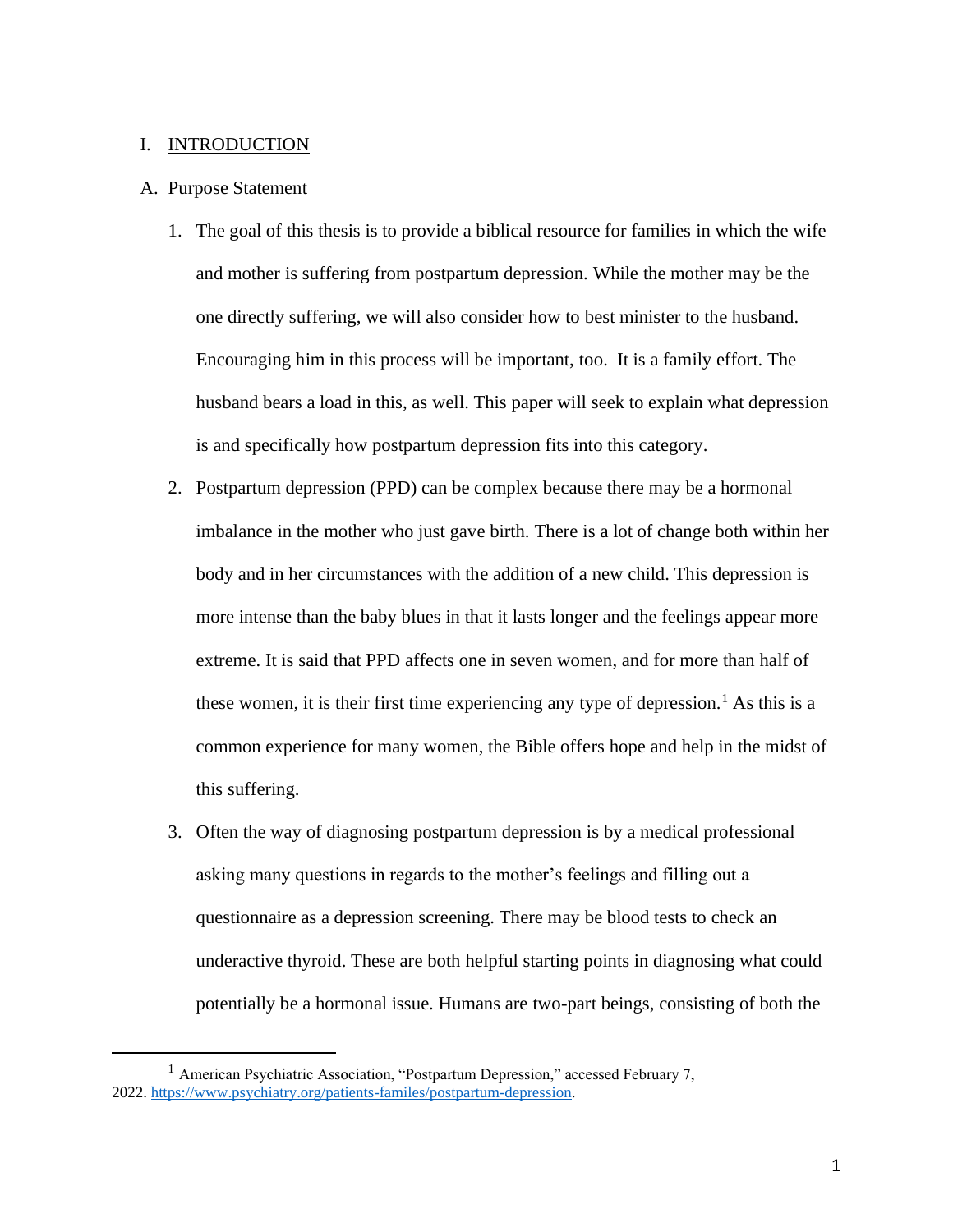physical and spiritual. With being two-part beings, it is important to care for both the physical and the spiritual as these are interrelated and one affects the other. Seeking medical help is not sinful but wise. However, putting hope in anything else other than Christ is sinful.

- 4. From a medical perspective the treatment may differ depending on the case. Oftentimes, PPD is treated with psychotherapy, medication, or both. If this depression continues to worsen then electroconvulsive therapy could be encouraged.<sup>2</sup> Since there is not a 100% confident answer in what causes PPD, there is reason for hesitation in these treatments.
- 5. The secular understanding of PPD has no foundation in Scripture. This should not be surprising. Secular minds are darkened and not enlightened without the indwelling presence of the Holy Spirit (1 Cor 2:14 [ESV]). To the world, a diagnosis of PPD and the subsequent recommendation for medical treatment of psychotherapy and medication makes sense. The world has nowhere else to turn but to their limited understanding of science and medicine to explain their circumstances and provide a hope of remedy. Such a hope in the medical diagnosis and treatment of PPD can be misleading and does not address the heart. As biblical counselors, we know that both physical and spiritual needs must be met in order to help someone.
- 6. The Bible is clear in that humans are two-part beings and one affects the other. Often times in Scripture "flesh" and "body" are used. This shows a physical element of man (Gen 2:21-23). To understand the spiritual side of man, "spirit" or "soul" is often used

<sup>2</sup> Paul Reed, Nicola Sermin, Louis Appleby, et. Al., "A Comparison of Clinical Response to Electroconvulsive Therapy in Puerperal and Non-Puerperal Psychoses," Journal of Affective Disorders 54, no. 3 (Aug 1999): 255-60.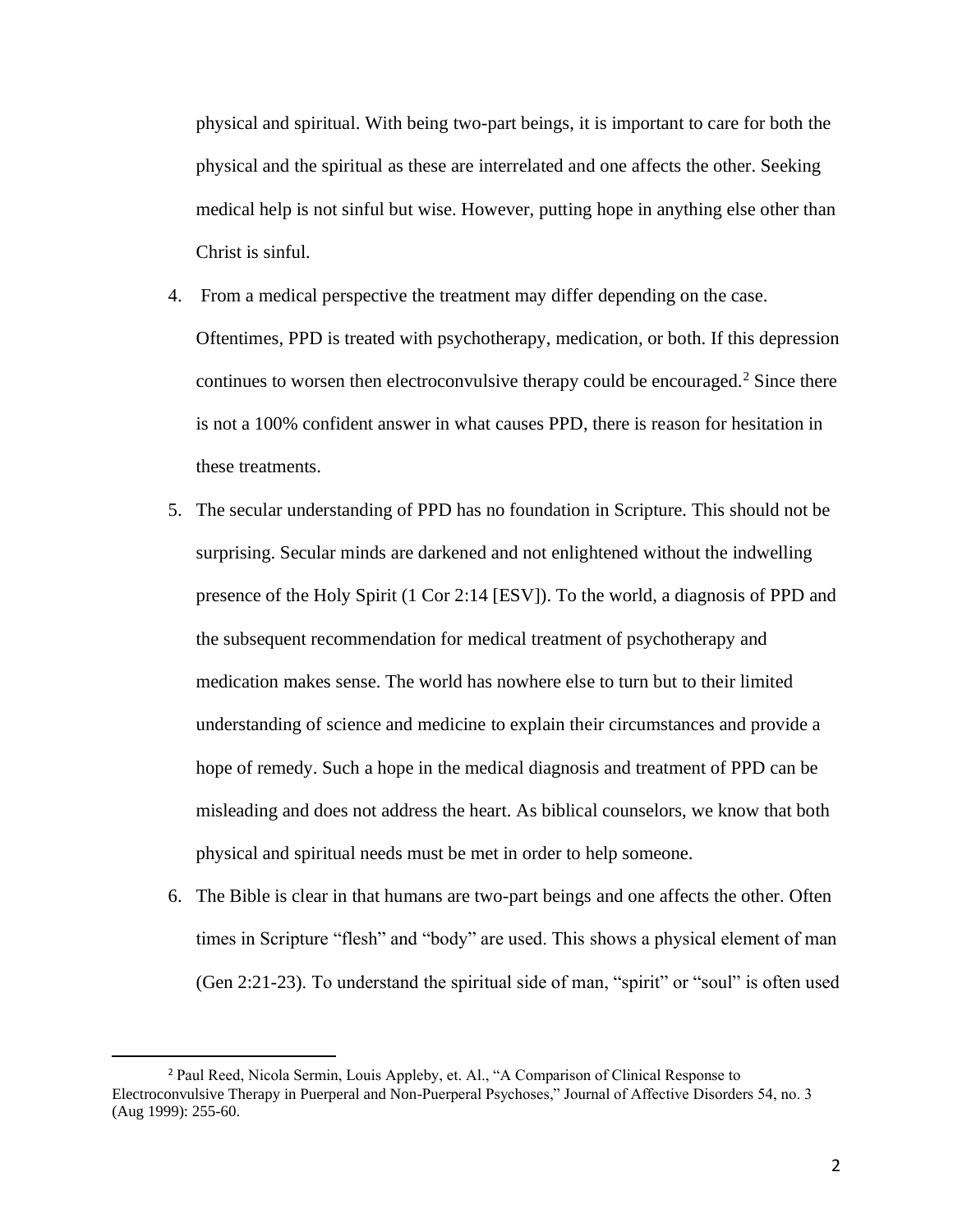in Scripture (2 Cor 4:16). Jesus said in Matt 10:28, "Do not fear those who kill the body but cannot kill the soul. Rather fear him who can destroy both soul and body in hell." There is a clear distinction of both the physical and the spiritual.<sup>3</sup> With this understanding of man as a two-part being, there is legitimacy in a physical hormonal deficiency that may lead to depression. This physical aspect should not be overlooked. It is also important to be addressing the heart, as well. Living on this side of heaven, sin affects us.

- a. We live in a world that is sinful. Both the world and our physical bodies have been impacted by sin. We are susceptible to sickness. Women suffering from PPD feel the effects of this. As a result, their bodies may not recover quickly and may take an extended period of time to heal from the process of pregnancy and birth as well as from the subsequent physiological changes that take place in the postpartum period.
- b. People sin against one another. There are consequences for sin, and this often does not only impact the person who sinned but others who may have been involved or tied to the situation. This brings pain into our lives.<sup>4</sup> Husbands and wives sin against one another. In PPD, there should be an understanding that sin to some degree is most likely going to be present whether that be anger, lack of understanding, or many other feasible options.
- 7. In order to best serve the mother who is suffering from PPD, it is important to consider if there may be a hormonal imbalance happening within her body. As

<sup>3</sup> Heath Lambert, *A Theology of Biblical Counseling* (Grand Rapids: Zondervan, 2016), 190.

<sup>4</sup> Ibid. 248.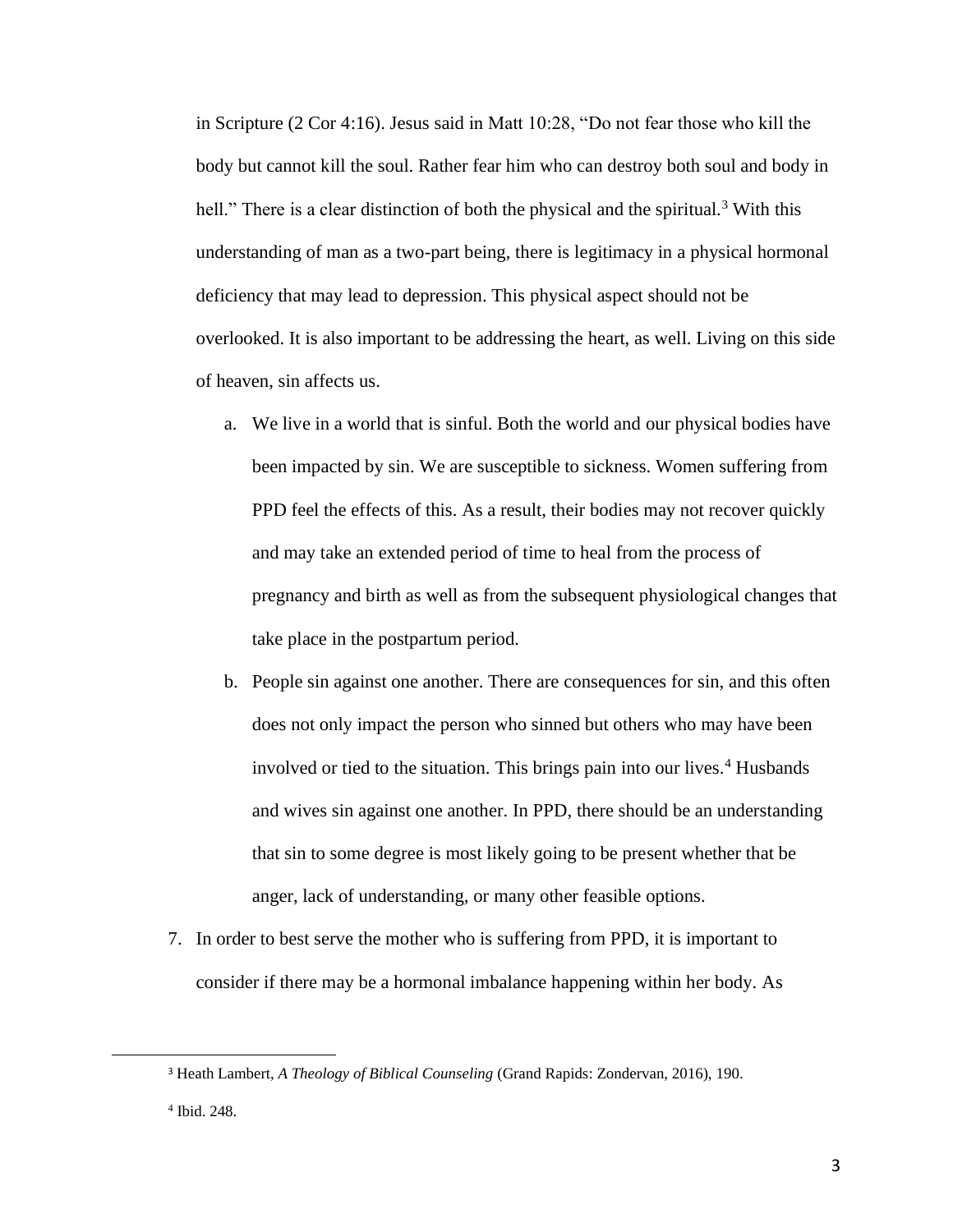counselors, we want to ensure we are caring for the whole person. While considering if there is a hormonal deficiency, it is also important to care for her spiritually. Neither the physical nor the spiritual are to be neglected.

- B. Intended Audience and Scope
	- 1. The intended audience is Christian mothers and fathers who are struggling with postpartum depression in order to give them a biblical understanding of depression and how to have hope in the midst of their suffering as a family.
	- 2. The intent of this research is to give hope and understanding to the suffering mother and her family of what is happening and how to work through it in a way that pleases the Lord. This will be helpful for the husband as it will provide practical ways of serving his wife and family during this time. God is a God of hope and He cares for His children. He has given us everything we need for life and godliness (2 Pet 1:3).
- C. Definition of Terminology
	- 1. Baby blues is defined as a short-lasting condition that does not interfere with daily activities and does not require medical attention. It is normal to experience anxiety, crying for no apparent reason, or irritability. This usually lasts a couple of weeks.<sup>5</sup> If it goes beyond a couple of weeks, then it becomes postpartum depression.
	- 2. Postpartum depression is defined as depression occurring during pregnancy or after childbirth. These feelings of depression must occur during pregnancy or within four weeks of giving birth. There is no specific diagnostic test to determine if someone has PPD. 6

<sup>5</sup> American Psychiatric Association, "Postpartum Depression," accessed February 7, 2022. [https://www.psychiatry.org/patients-familes/postpartum-depression.](https://www.psychiatry.org/patients-familes/postpartum-depression)

<sup>6</sup> Ibid.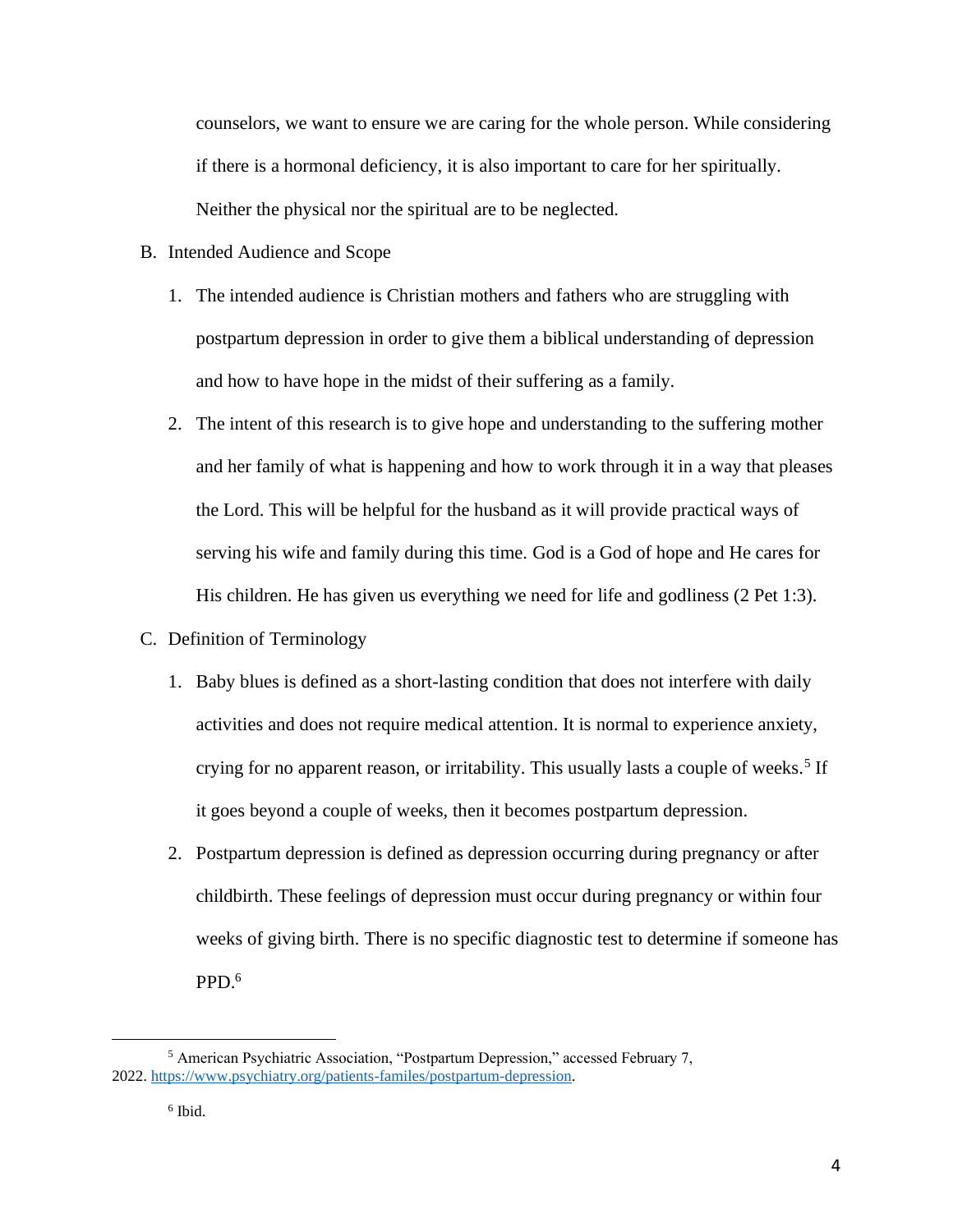- 3. From a biblical understanding, depression is defined as a debilitating mood, feeling, or attitude of hopelessness, which becomes a person's reason for not handling the most important issues of life.<sup>7</sup> From a secular understanding, the DSM-V gives a basic understanding of the symptoms of depression which can range from loss of interest in daily activities to suicidal thoughts.<sup>8</sup>
- 4. Psychotherapy is talk therapy. This means there are many ways to help people who are struggling with mental illnesses and emotional difficulties. Talk therapy could look like getting help in changing one's thinking, seeking to understand any underlying issues, or simply being encouraged by someone else.<sup>9</sup>
- D. Research Methodology
	- 1. The majority of my research will be done through various book resources, journal articles, online sources, and interviews. I intend to have two pastoral interviews with my pastors and interviews with women who have struggled in the past with postpartum depression.

# II. DEFINING THE PROBLEM

In this section we will gain a deeper understanding of both a secular definition and biblical definition of depression and how postpartum depression falls into this category.

<sup>7</sup> Robert D Smith, *The Christian Counselor's Medical Desk Reference* (Grand Rapids: Zondervan, 2000), 222.

<sup>8</sup> *Diagnostic and Statistical Manual of Mental Disorders Fifth Edition* (Washington, D.C.: American Psychiatric Association, 2013), 161.

<sup>9</sup> American Psychiatric Association, "Psychotherapy," accessed March 11, 2022. https://www.psychiatry.org/patients-families/psychotherapy.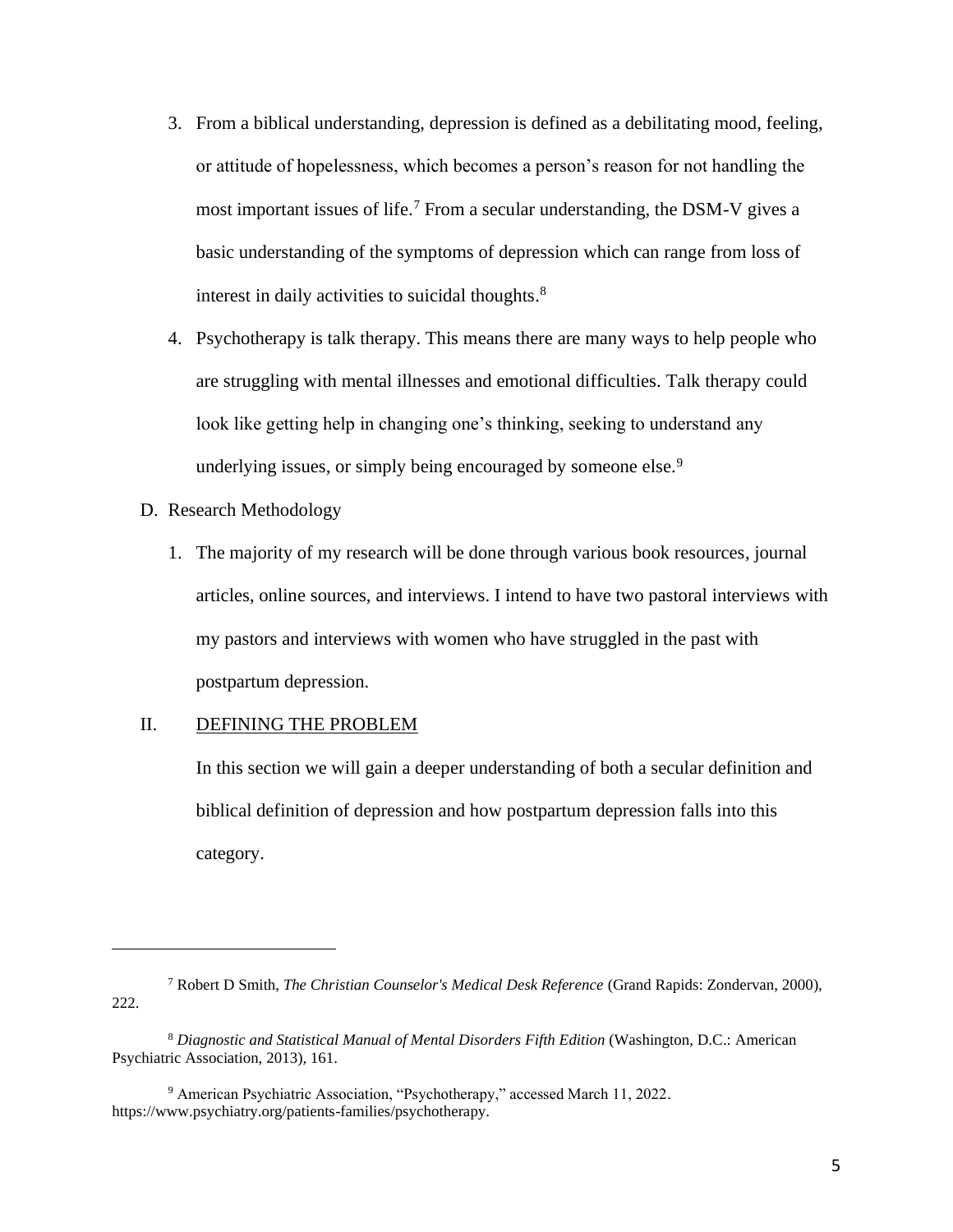- A. Secular Definition of Depression
	- 1. The DSM-V outlines depression as experiencing five or more of the following symptoms being present during the same two-week period and represent a change from previous function; at least one of the symptoms is either (1) depressed mood or (2) loss of interest or pleasure.
		- 1. Depressed mood most of the day, nearly every day, as indicated by either subjective report or observation made by others.
		- 2. Marked diminished interest or pleasure in all, or almost all, activities most of the day, nearly every day.
		- 3. Significant weight lost when not dieting or weight gain or decrease or increase in appetite nearly every day.
		- 4. Insomnia or hypersomnia every day.
		- 5. Psychomotor agitation or retardation nearly every day.
		- 6. Fatigue or loss of energy nearly every day.
		- 7. Feelings of worthlessness or excessive or inappropriate guilt nearly every day.
		- 8. Diminished ability to think or concentrate, or indecisiveness, nearly every day.
		- 9. Recurrent thoughts of death; recurring suicidal ideation without a specific plan; or a suicide attempt or a specific plan for committing suicide.<sup>10</sup>

<sup>&</sup>lt;sup>10</sup> Diagnostic and Statistical Manual of Mental Disorders Fifth Edition (Washington, D.C.: American Psychiatric Association, 2013), 161.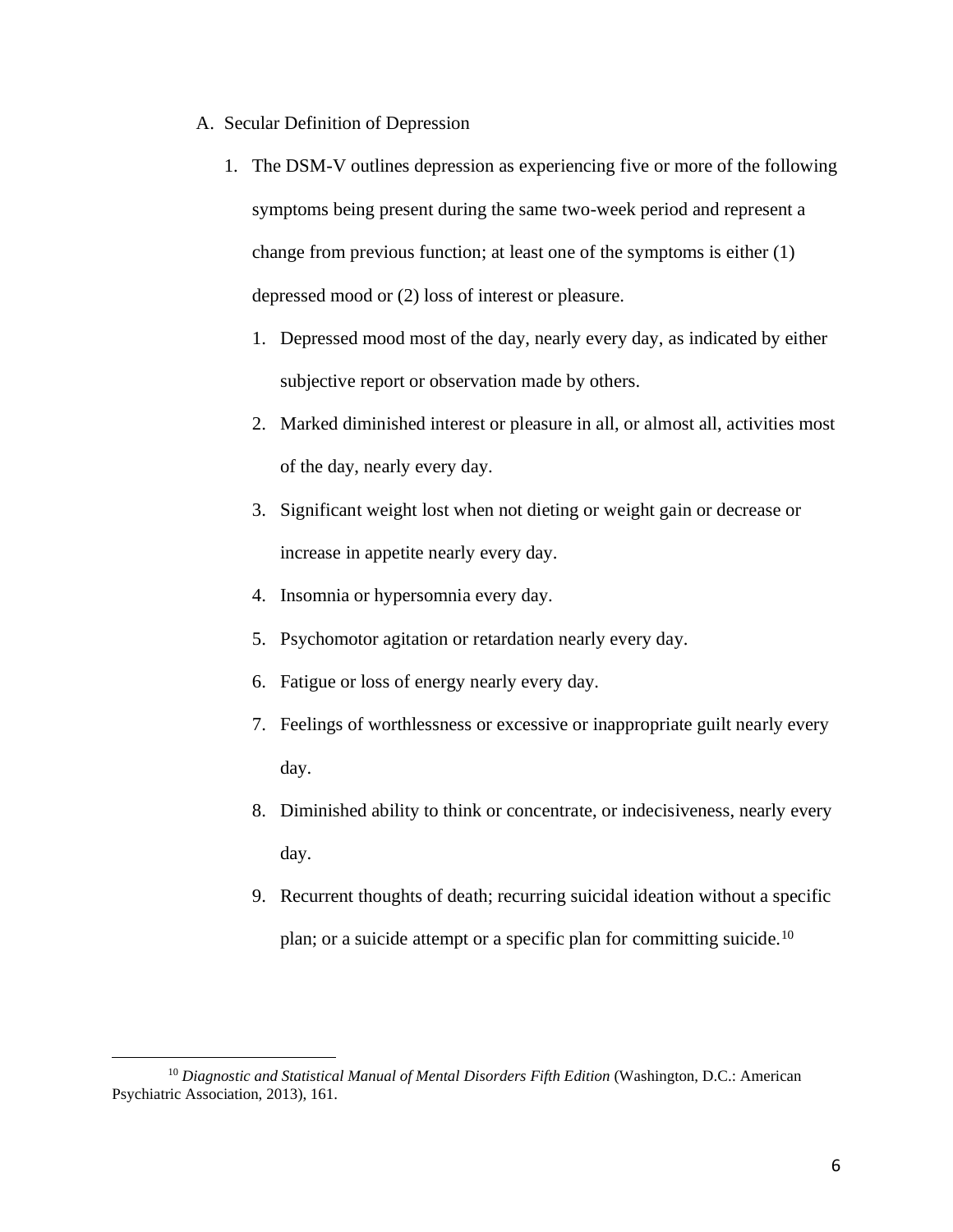- 2. This secular definition is very subjective. Much of it is based on feelings rather than physical evidence. If it "appears" there is diminished interest or a difference in feelings then the person may be depressed. The diagnosis is based on an interpretation of an individual's thinking and behavior rather than an actual root cause. 11
- 3. At this point, there is no verifiable chemical imbalance or neuroanatomical abnormality among psychiatric diagnoses. There are no laboratory results that prove damage or malfunction in any body tissues.<sup>12</sup>
- B. Secular Understanding of Postpartum Depression
	- 1. It is important to consider how one is diagnosed with depression because these are some of the same symptoms that occur in a woman struggling with postpartum depression.
	- 2. To be diagnosed with postpartum depression, the symptoms listed above under depression must begin during pregnancy or within four weeks following delivery.<sup>13</sup> The mother may experience several of these symptoms.
	- 3. There are a few additional elements to the definition of postpartum depression. It is possible that the woman may have delusions about the baby. One extreme is that she may want to kill or even attempt to kill the baby. She may be crying for no reason, or feel like a bad mother. Some of the

<sup>12</sup> Ibid. 198.

<sup>11</sup> Robert D Smith, *The Christian Counselor's Medical Desk Reference* (Grand Rapids: Zondervan, 2000), 198.

<sup>&</sup>lt;sup>13</sup> American Psychiatric Association, "Postpartum Depression," accessed March 1, 2022. [https://www.psychiatry.org/patients-familes/postpartum-depression.](https://www.psychiatry.org/patients-familes/postpartum-depression)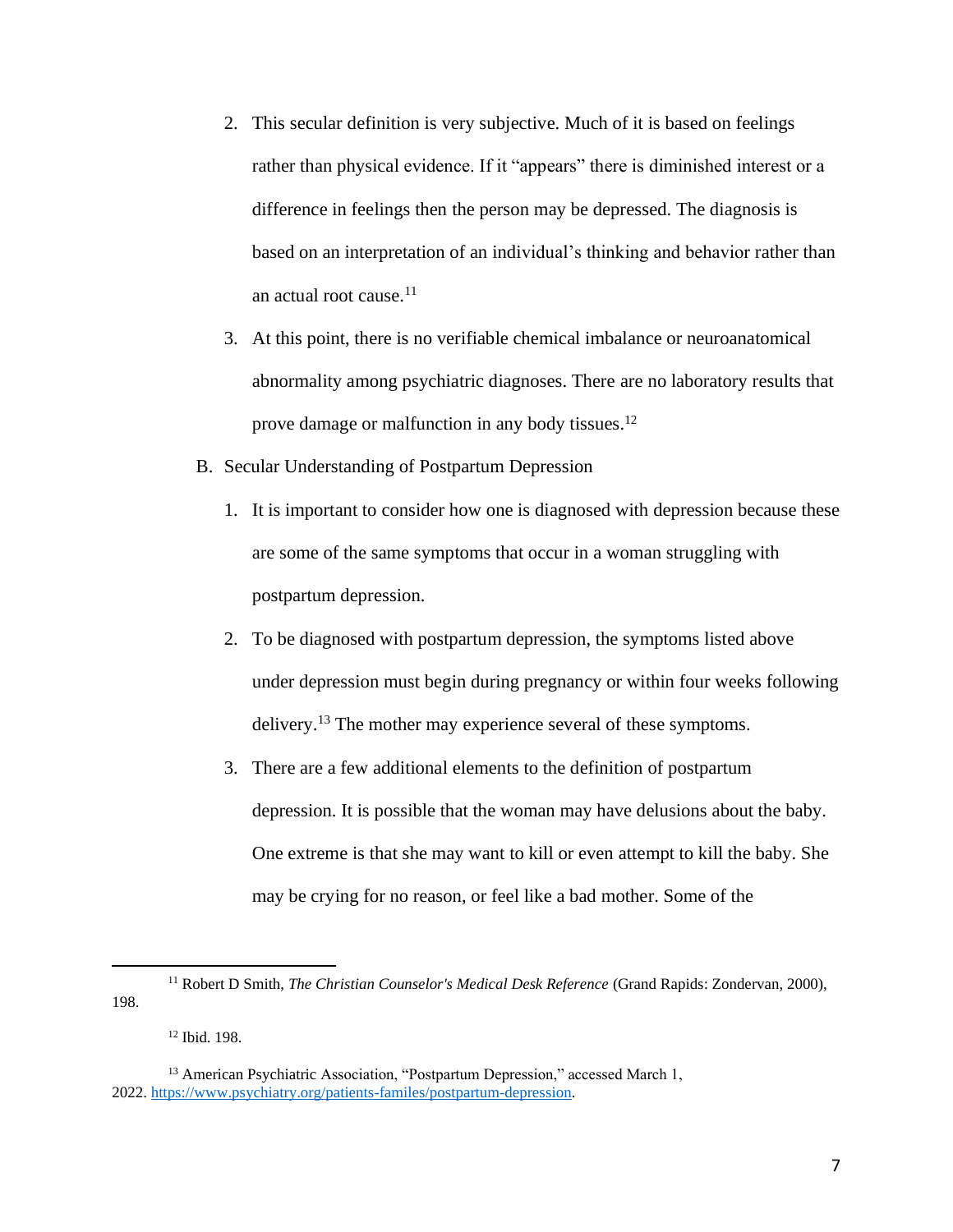predisposing factors could be exhaustion, disruption of sleep, adjustment to a new life, or even an added financial burden.<sup>14</sup>

- 4. New fathers can also experience postpartum depression. Since they may experience changes in sleeping or eating and fatigue, clinically they can be diagnosed.<sup>15</sup>
- 5. Roughly one in seven women are believed to suffer from postpartum depression. It is less likely to occur in men, although it may still happen. 16
- C. Biblical Understanding of Depression
	- 1. While the word "depression" is not specifically found in Scripture, there is ample evidence to help us understand depression from the Bible. Broadly speaking, there are many godly men in Scripture who were so intensely discouraged that they no longer desired to live.<sup>17</sup> The prophet Jeremiah wrote of this in Lam 3:1-20 when he gives an account of his emotional experience. He describes it in different ways such as a black darkness, being trapped, chained, filled with bitterness, fatigued, crying, and broken. There is serious turmoil and darkness being described here.<sup>18</sup> Despite the depth of this darkness and depression, Jeremiah still directed his thoughts to the Lord and gained hope (Lam 3:21-66). In 2 Cor 1:8, the apostle Paul, too, was so

<sup>&</sup>lt;sup>14</sup> Marshall and Mary Asher, *The Christian's Guide to Psychological Terms* (USA: Lockman Foundation, 2014), 149.

<sup>&</sup>lt;sup>15</sup> American Psychiatric Association, "Postpartum Depression," accessed March 1, 2022. [https://www.psychiatry.org/patients-familes/postpartum-depression.](https://www.psychiatry.org/patients-familes/postpartum-depression)

<sup>16</sup> Ibid.

<sup>&</sup>lt;sup>17</sup> Aaron Friedrick, pastoral interview by author, Jacksonville, February 23, 2022.

<sup>18</sup> Wayne Mack, *Out of the Blues* (Bemidji, MN: Focus Publishing, 2006), 11.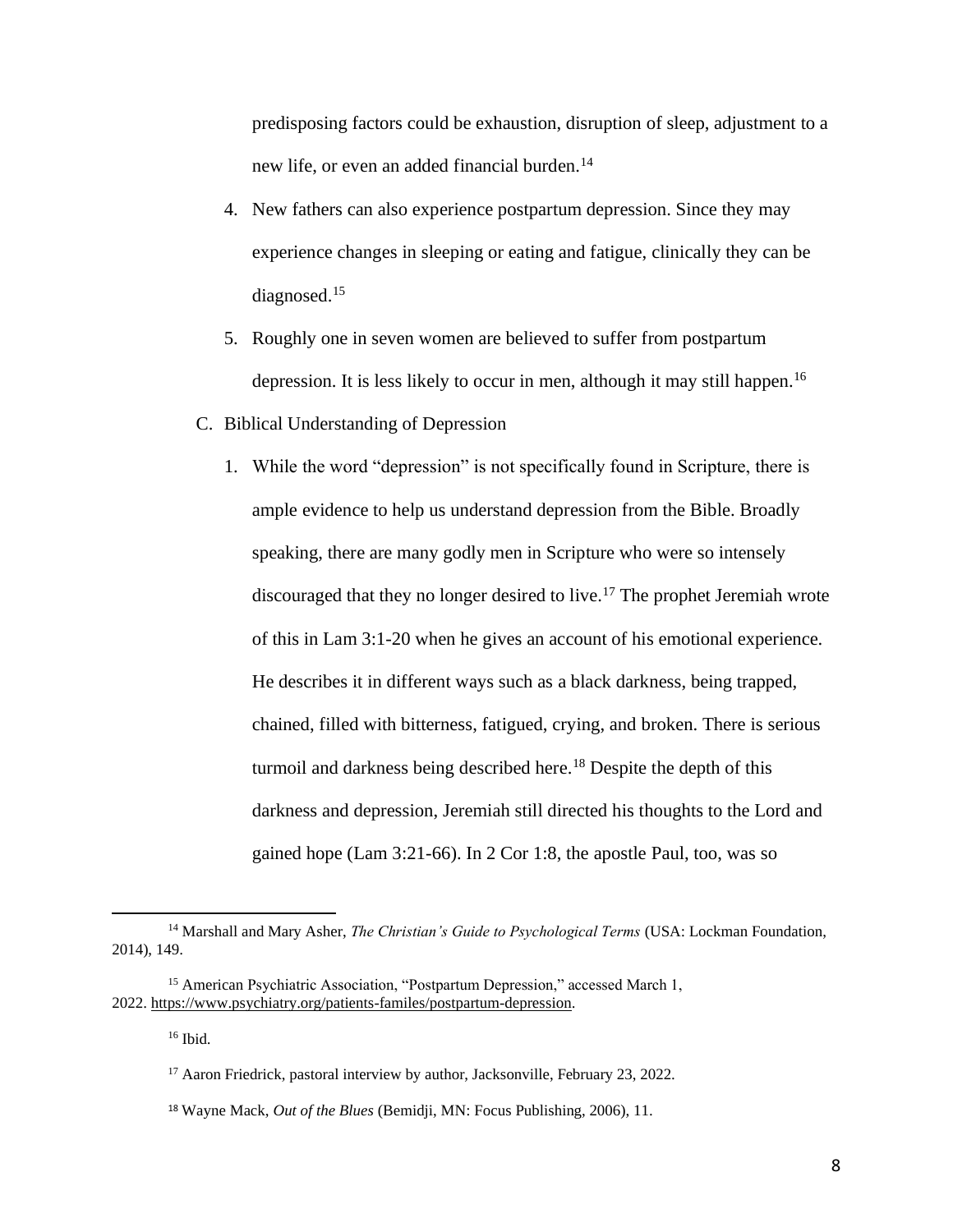discouraged he "despaired of life itself." Asaph in Psalm 73:2-22 gives insight into his depression. He was envious, discouraged, resentful, and miserable. These examples from Scripture help us to identify various thoughts and feelings during depression and even how to have hope in this deep despair.

- 2. There is an understanding of joy that Scripture gives us. Depression would be the opposite of biblical joy.<sup>19</sup>
- 3. There may not be one specific cause or definition for depression, but it is understood as suffering.<sup>20</sup> This broader category could also include pain, trials, despair, burdens, hopelessness, and hardship. Scripture speaks very clearly to all of these topics. Understanding depression as suffering helps us to explore the potential of various causes of depression rather than one distinct physical ailment happening to the sufferer. $21$
- 4. It is important to understand that man is a two-part being. We have both an inner and outer man. The outer man refers to the physical self that is subject to decay (2 Cor 4:16). The inner man refers to his thoughts, will, and emotions. For the best understanding, the Bible most often uses the term "heart."<sup>22</sup> Even though there is a difference between these two, the inner and outer man make up one person. In Matt 12:34, we learn that out of the overflow of the heart,

 $19$  Aaron Friedrick, pastoral interview by author, Jacksonville, February 23, 2022.

<sup>20</sup> Edward T. Welch, *Depression: Looking up from the Stubborn Darkness* (Greensboro: New Growth Press, 2011), 25.

<sup>21</sup> Ibid. 29.

<sup>&</sup>lt;sup>22</sup> Winston Smith, "Dichotomy or Trichotomy: How the Doctrine of Man Shapes the Treatment of Depression," *The Journal of Biblical Counseling*, no. 3 (Spring 2000): 23.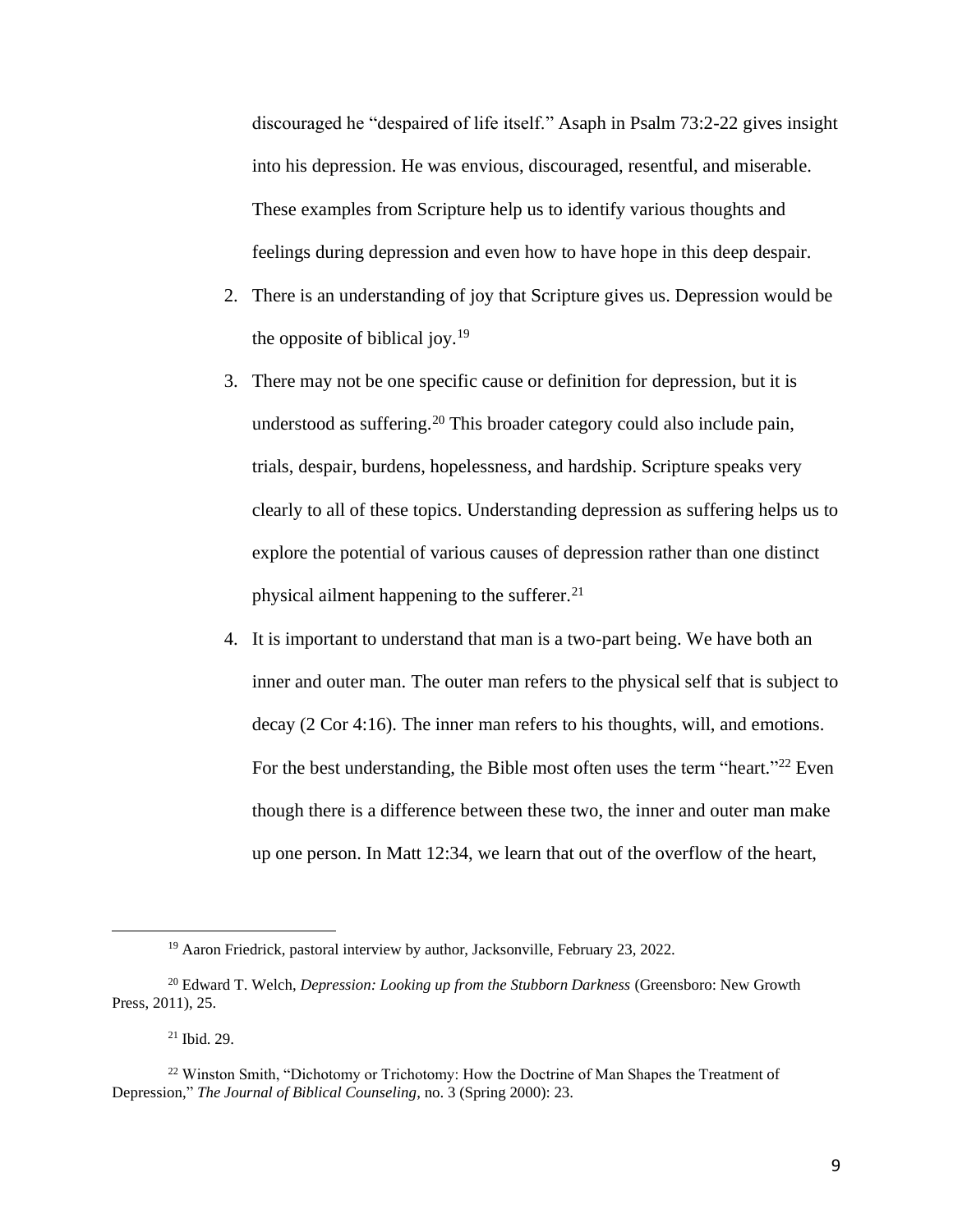the mouth speaks. The inner man influences and affects the outer man. This is seen at the Garden of Gethsemane when Jesus is in so much agony that he sweats literal drops of blood (Lk 22:44). He was anticipating what was to come in bearing the Father's wrath that His physical being responded by sweating blood. David describes in Psalm 32 how his sin before the Lord caused physical ailments to his body (Ps 32:3-4).

5. Because we are a two part being, the spiritual has an effect on the physical and vice versa. This is important when looking at depression because the counselee must be convinced depression is also a spiritual issue. Culture teaches that depression is only physical, but because we are complex in being made up of both an inner and outer man, we must consider how to address both of these.<sup>23</sup> It is not wrong to address the physical, but the spiritual needs to be addressed, as well.

#### III. SECULAR WORLDVIEW

- 1. Research
	- a. Even though there is no physical evidence as to the root cause of depression, it is assumed that it is physical. Psychiatrists focus on human behaviors and human problems, not scientific examination. There are no tissues these psychiatrists are examining.<sup>24</sup> However, in our society these psychiatrists are able to make a diagnosis without any physical evidence. And because there is a "diagnosis," then that means it

37.

<sup>&</sup>lt;sup>23</sup> Aaron Friedrick, pastoral interview by author, Jacksonville, February 23, 2022.

<sup>24</sup> Thomas Szasz, "Mental Illness is Still a Myth," *Journal of Biblical Counseling* 14, no. 1 (Fall 1995): 36-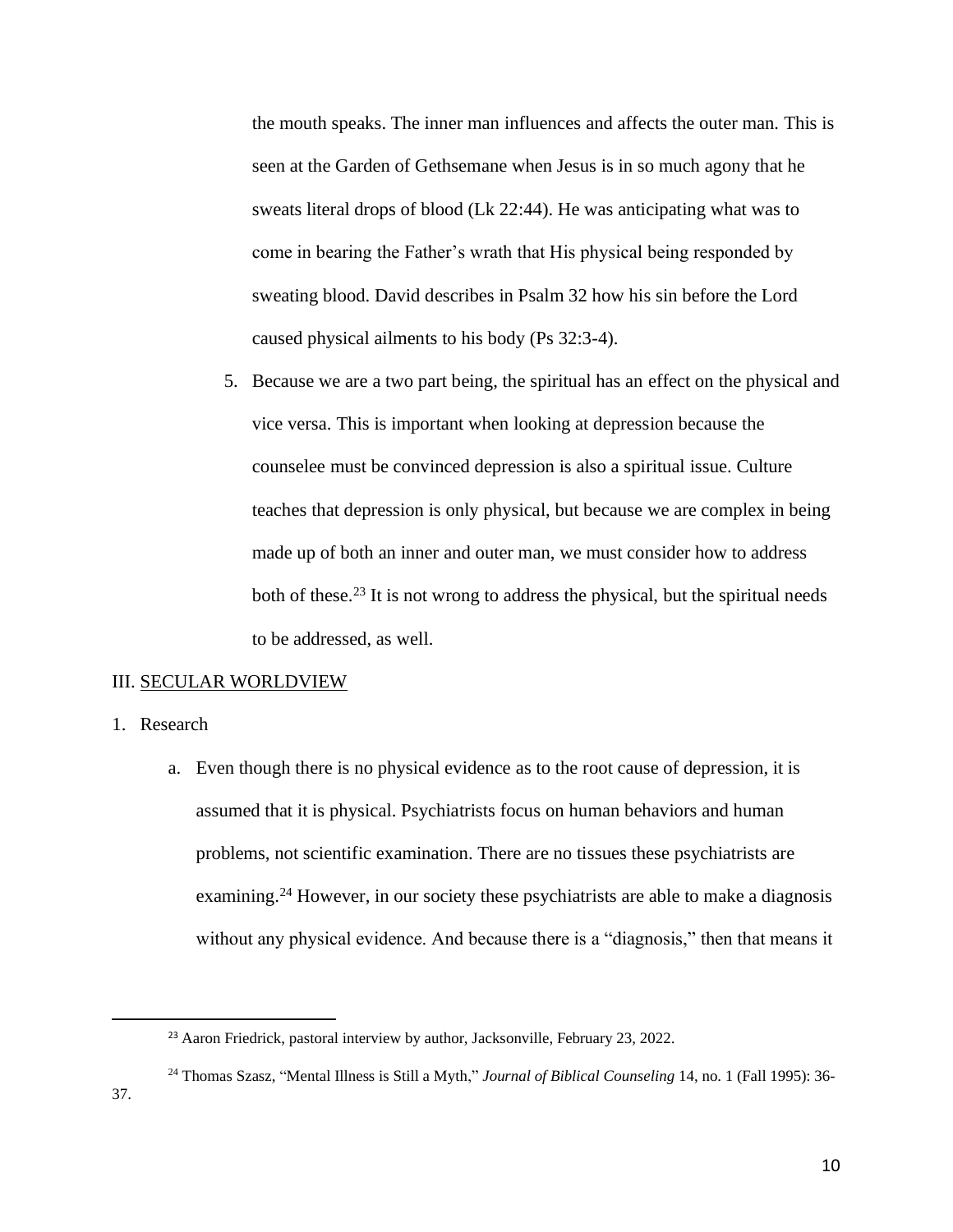is supposed to be treating a "disease."<sup>25</sup> There is no basis for depression as a disease, though. There is no physical pathology for depression, so it should not be considered a disease and therefore should not be diagnosed with medicine. It has been noted that most popular medicines for depression do not work well for up to 80% of the people who take them.<sup>26</sup> However, prescriptions are widely accepted because people feel better after taking medication.<sup>27</sup> Since depression is looked at as a physical illness, it is often treated with medication. The same goes with postpartum depression. Often times, the mother suffering is treated with any or all of the following: psychotherapy, lifestyle changes, medication, or a supportive environment.<sup>28</sup>

b. The causes behind postpartum depression are believed to be either hormonal, the drastic life changes that have been recently required by the mother, or a previously undiagnosed mental illness. There may be physical elements such as vitamin deficiencies, endocrine issues, or hormonal problems happening within the woman's body that are contributing to postpartum depression.<sup>29</sup> It is significant to highlight that due to the drastic changes in a woman's body during this time period, there very well may be a physical element involved. Since there is a rapid change in stress and

<sup>25</sup> Thomas Szasz, "Mental Illness is Still a Myth," *Journal of Biblical Counseling* 14, no. 1 (Fall 1995): 36- 37.

<sup>26</sup> Charles Hodges M.D., *Good Mood Bad Mood* (Wapwallopen, PA: Shepherd Press, 2013), 48-49.

<sup>27</sup> Robert Smith, *The Christian Counselor's Medical Desk* (Grand Rapids: Zondervan, 1969), 195.

<sup>&</sup>lt;sup>28</sup> American Psychiatric Association, "Postpartum Depression," psychiatry.org, accessed March 5, 2022. [https://www.psychiatry.org/patients-families/postpartum-depression/what-is-postpartum-depression.](https://www.psychiatry.org/patients-families/postpartum-depression/what-is-postpartum-depression)

 $29$  Dorothy Sit, Anthony Rothschild, Katherine Wisner, et al., "A Review of Postpartum Psychosis," *Journal of Women's Health* 15, no.4 (May 2006): 352-68.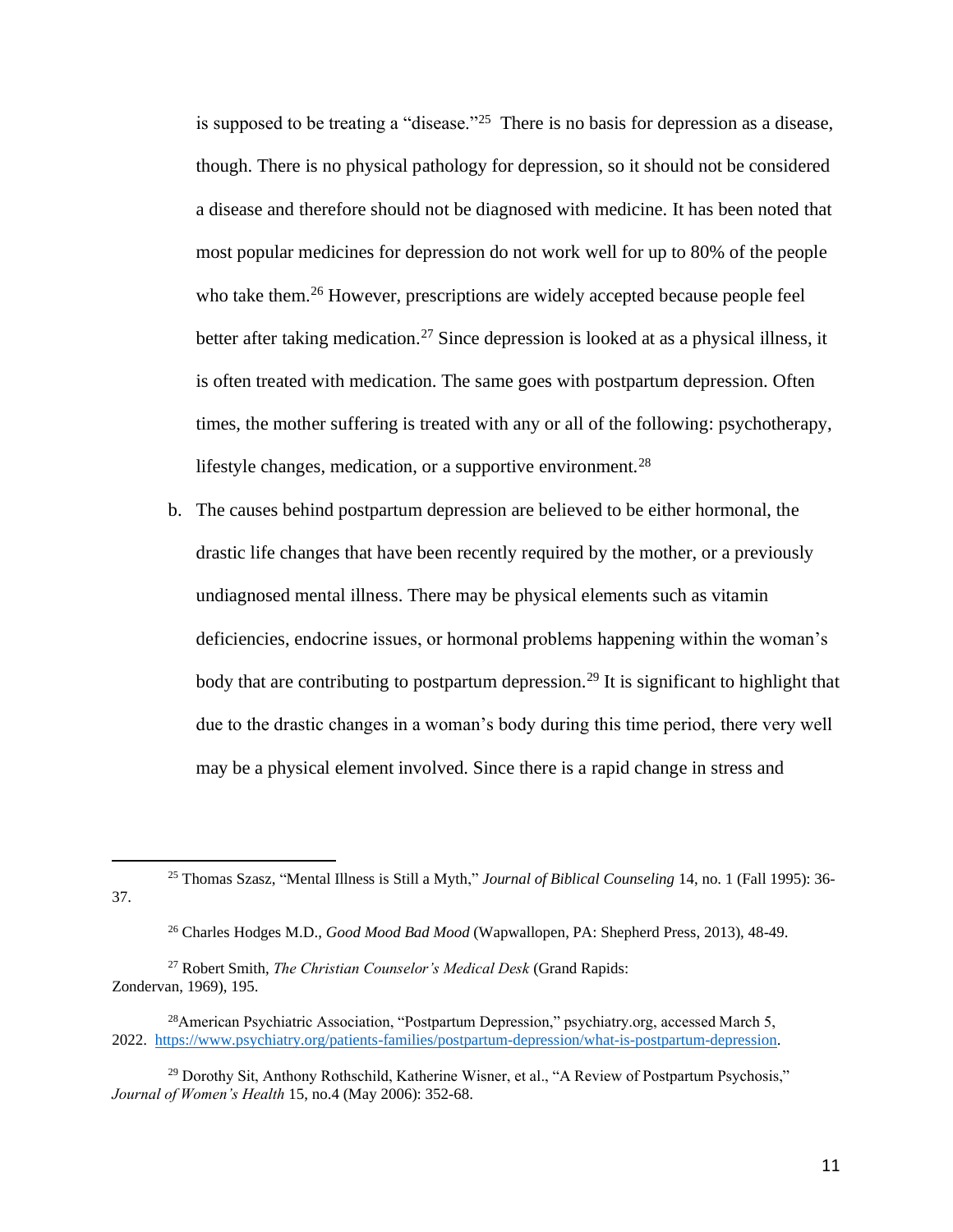thyroid hormones during pregnancy and after delivery, this can contribute to strong moods which may result in postpartum depression.<sup>30</sup>

- c. Literature published by Mayo Clinic as the cause of depression states that "it is not known exactly what causes depression. As with many mental disorders, a variety of factors may be involved, such as: biological differences, brain chemistry, hormones, inherited traits."<sup>31</sup>
	- a. In these four categories, there is no definite proof for the cause of depression. The understanding of how biological differences may contribute to depression seems to be vague, with Mayo Clinic hypothesizing that "these changes are still uncertain, but may eventually help pinpoint causes." For brain chemistry, Mayo notes that there "may be a significant role." For hormones, their research states these "may be involved in triggering depression." As to inherited traits, Mayo Clinic says "researchers are trying to find genes that may be involved."<sup>32</sup> It is important to take note of the use of "uncertain," "may be," and "trying to find." This is not definitive data, but provides the counselor and counselee with an understanding that the answers have not been found in the cause of depression.
	- b. There is not hard, factual evidence in any of these categories listed. These are the categories doctors rely on to help diagnose depression, yet there is not an

<sup>&</sup>lt;sup>30</sup> American Psychiatric Association, "Postpartum Depression," psychiatry.org, accessed February 7, 2022. [https://www.psychiatry.org/patients-families/postpartum-depression/what-is-postpartum-depression.](https://www.psychiatry.org/patients-families/postpartum-depression/what-is-postpartum-depression)

<sup>31</sup> Mayo Clinic, "Depression (major depressive disorder)," accessed March 5, 2022. https://www.mayoclinic.org/diseases-conditions/depression/symptoms-causes/syc-20356007.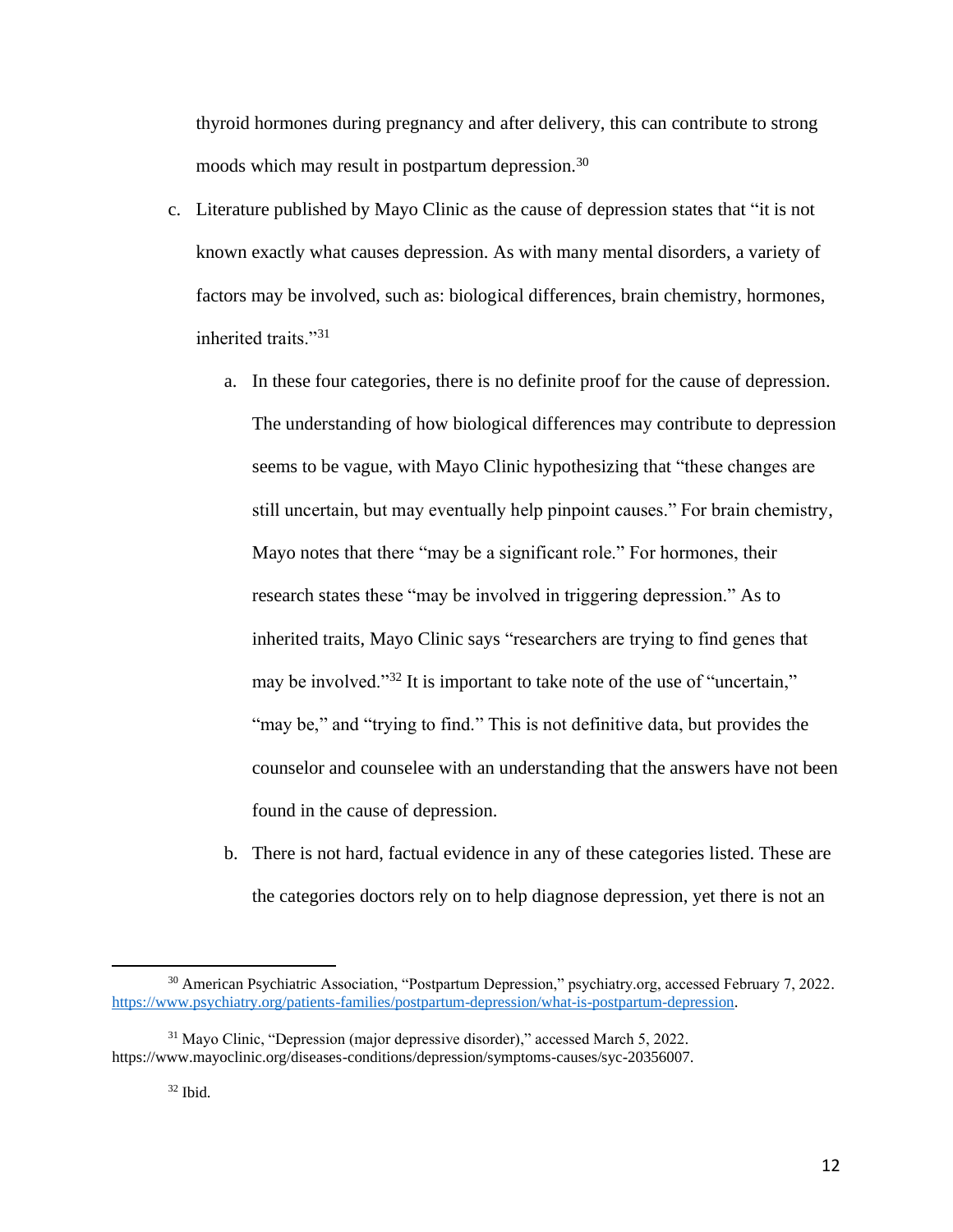actual basis for diagnosing depression from solely a physical standpoint. "Feelings of worthlessness" is not based on factual evidence. It is more based on feelings or opinions rather than physical evidence. This would be considered subjective evidence, so there is little to no objective material being used. $33$ 

- d. When looking at the DSM V to help diagnose depression and postpartum, it is necessary to highlight that most of the symptoms listed are based on subjective criteria. It is highly uncertain that a medication is working properly when there is no known cause of what this medication is trying to specifically target.
- 2. Treatments
	- a. There is a wide variety of possible treatments for PPD, ranging from talk therapy, medication, lifestyle changes, and/or a supportive environment. Depending on how intense the mother's depression is will determine whether the doctor thinks it is best to be on or off medication. If the depression is mild, talk therapy is the first step in treatment. For the breastfeeding mother who is severely depressed, there is no evidence to think the nursing baby will be at risk if the mother is on antidepressants. The medication is secreted through the milk, but this does not harm the baby.<sup>34</sup> Since these antidepressants do not harm the baby, medication will most likely be encouraged.

<sup>33</sup> Robert Smith, *The Christian Counselor's Medical Desk* (Grand Rapids: Zondervan, 1969), 200.

<sup>34</sup> MGH Center for Women's Mental Health, "Breastfeeding and Psychiatric Medications," accessed March 5, 2022. [https://womensmentalhealth.org/specialty-clinics/breastfeeding-and-psychiatric-medication/.](https://womensmentalhealth.org/specialty-clinics/breastfeeding-and-psychiatric-medication/)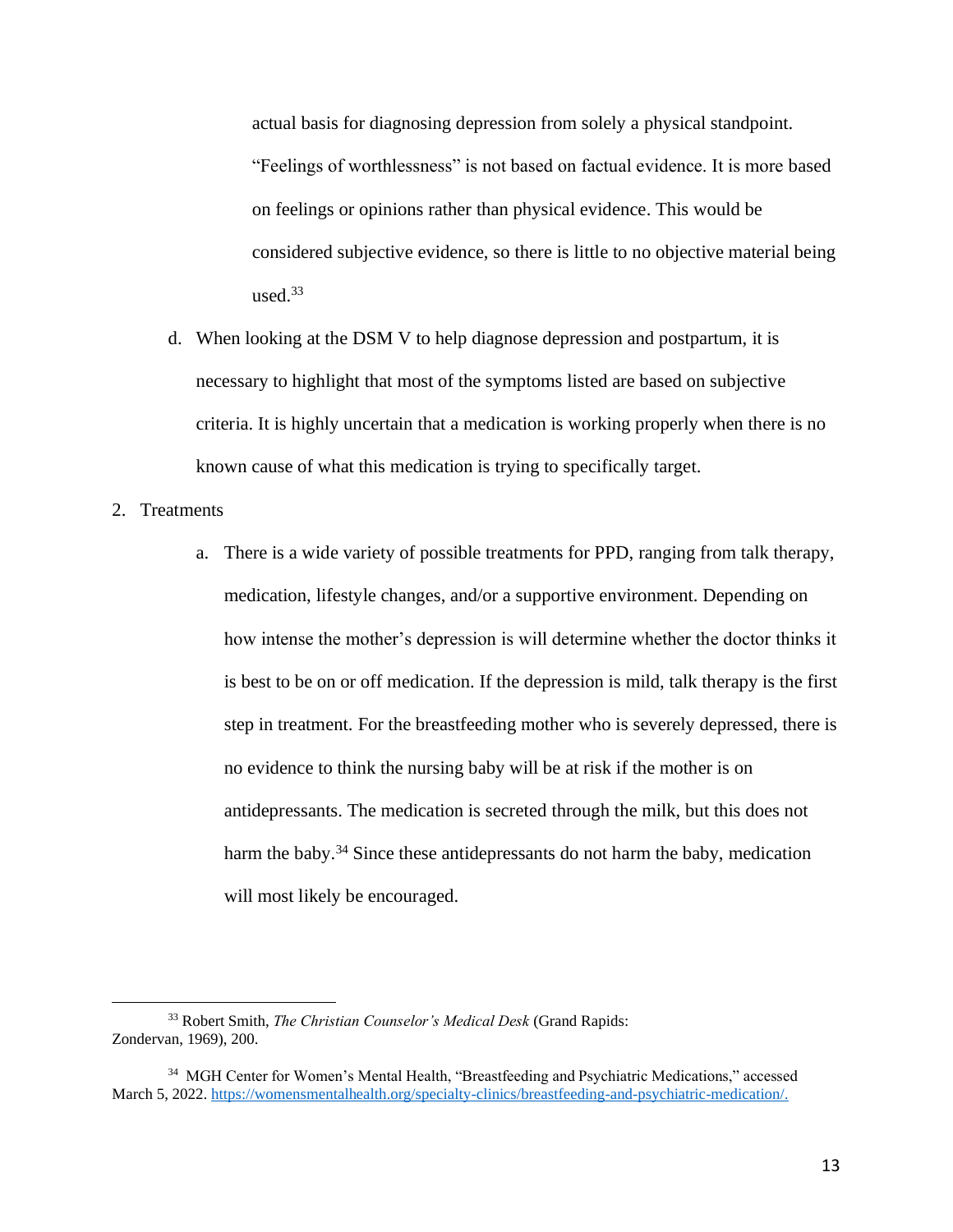- b. Talk therapy or psychotherapy has been linked with positive changes in the brain and body. In a very simplistic way, this could be close friends coming over and talking through what the mother is struggling with. This could also look like going to see a psychiatrist to talk through her struggles. Psychotherapy may or may not be paired with medication, and is believed to help others function better in their lives.<sup>35</sup>
- c. The types of medication most encouraged are serotonin reuptake inhibitors (SSRIs) and norepinephrine uptake inhibitors (SNRIs).<sup>36</sup> It is believed that SSRIs help to increase the serotonin level in the brain. Serotonin is a neurotransmitter, so it is one of the chemical messengers. This increase in serotonin improves the messages between the neurons.<sup>37</sup>
- d. Lifestyle changes include adequate sleep, good nutrition, and regular exercise. It is expected that the mother would be sleeping less during this time, as she is recovering from giving birth and caring for her baby. It is important that as she recovers, there is proper nutrition and care for herself in this adjustment. In addition to getting adequate sleep and ensuring that she is receiving proper nutrition through her diet, exercise is also of benefit to the postpartum mother. Exercise will need to be limited in accordance with how a mother is healing after her unique delivery. If the mother had a cesarian section, there is an incision that

<sup>36</sup> Ibid.

<sup>35</sup>American Psychiatric Association, "Postpartum Depression," accessed March 5, 2022. [https://www.psychiatry.org/patients-families/psychotherapy.](https://www.psychiatry.org/patients-families/psychotherapy)

<sup>37</sup> Mayo Clinic, "Selective Serotonin Reuptake Inhibitors," accessed March 5, 2022. [https://www.mayoclinic.org/diseases-conditions/depression/in-depth/ssris/art-20044825.](https://www.mayoclinic.org/diseases-conditions/depression/in-depth/ssris/art-20044825)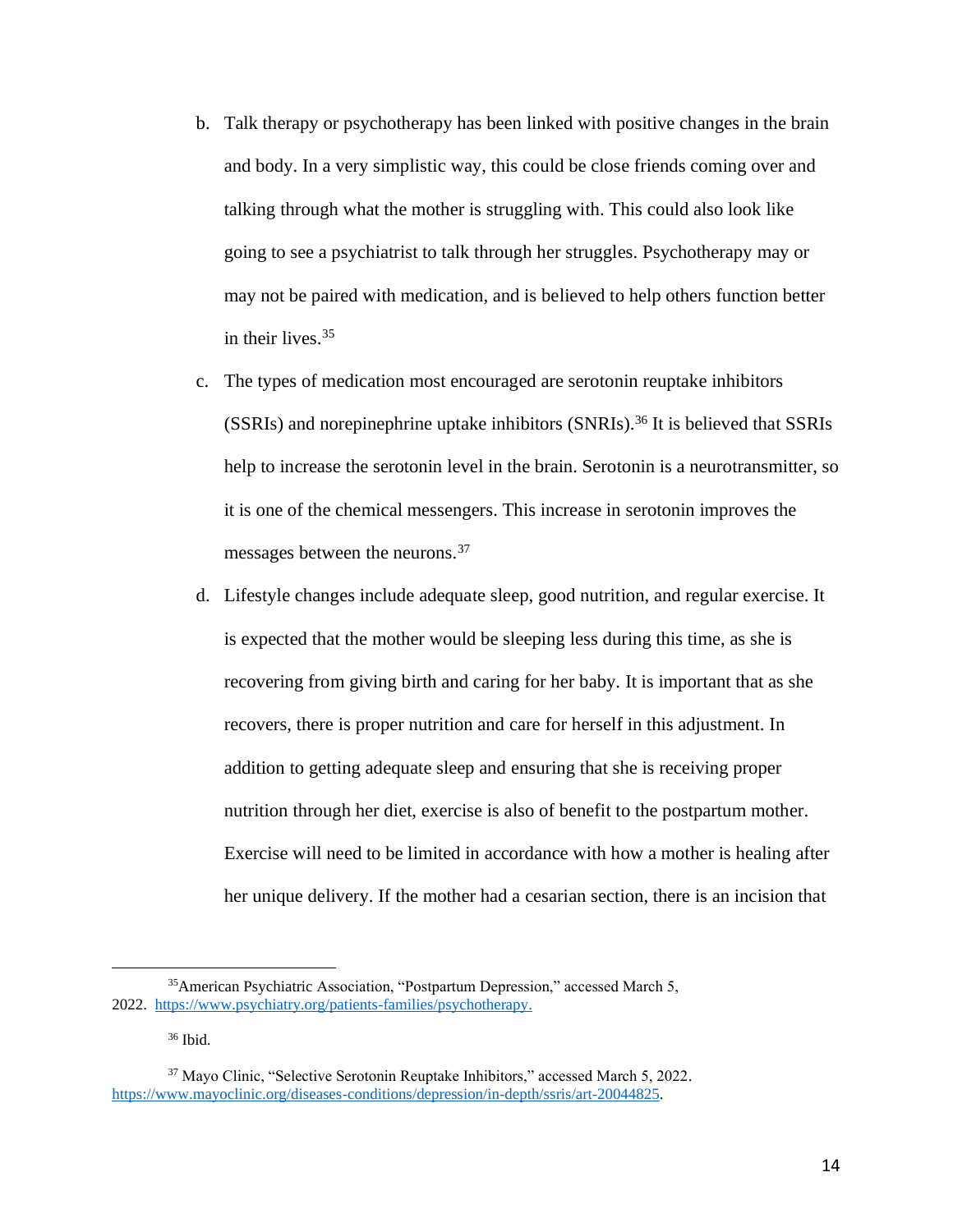will need time to heal. If she gave birth vaginally, vaginal tears are very common during delivery. These tears are caused by the baby's head being too large or the vagina not stretching enough for the baby to easily fit through. The tears can range in four degrees, fourth degree tears being the most severe.<sup>38</sup> Depending on any level of tearing or stretching, exercise may need to be limited in order for the mother to recover. Regardless, it is helpful to be consistent in some sort of exercise, if possible.

e. The supportive environment is critical. She needs to know she is cared for and comforted by those she loves. Having extra support from friends and family during this time will tremendously help the recovering mother.

# IV. A BIBLICAL PERSPECTIVE ON POSTPARTUM DEPRESSION

- A. Understanding man as both physical and spiritual
	- a. From the Bible we understand man as both a physical and spiritual being (2 Cor 4:16). The inner man refers to the emotions, will, desires, and thoughts. Usually this is the term we understand as the "heart" (Ps  $4:7, 33:11$ ).<sup>39</sup> The inner man drives the outer man (Prov 4:23), and the outer man influences the inner man. They affect one another.
	- b. The outer man refers to thoughts, words, and actions that can be observed. It is our physical self which is decaying (2 Cor 4:16). The outer man also carries out the desires of the heart.

<sup>38</sup> Cleveland Clinic, "Vaginal Tears During Childbirth," accessed March 12, 2022. [https://my.clevelandclinic.org/health/diseases/21212-vaginal-tears-during-childbirth.](https://my.clevelandclinic.org/health/diseases/21212-vaginal-tears-during-childbirth)

<sup>&</sup>lt;sup>39</sup> Winston Smith, "Dichotomy or Trichotomy: How the Doctrine of Man Shapes the Treatment of Depression." *The Journal of Biblical Counseling*, no. 3. (Spring 2000): 23-24.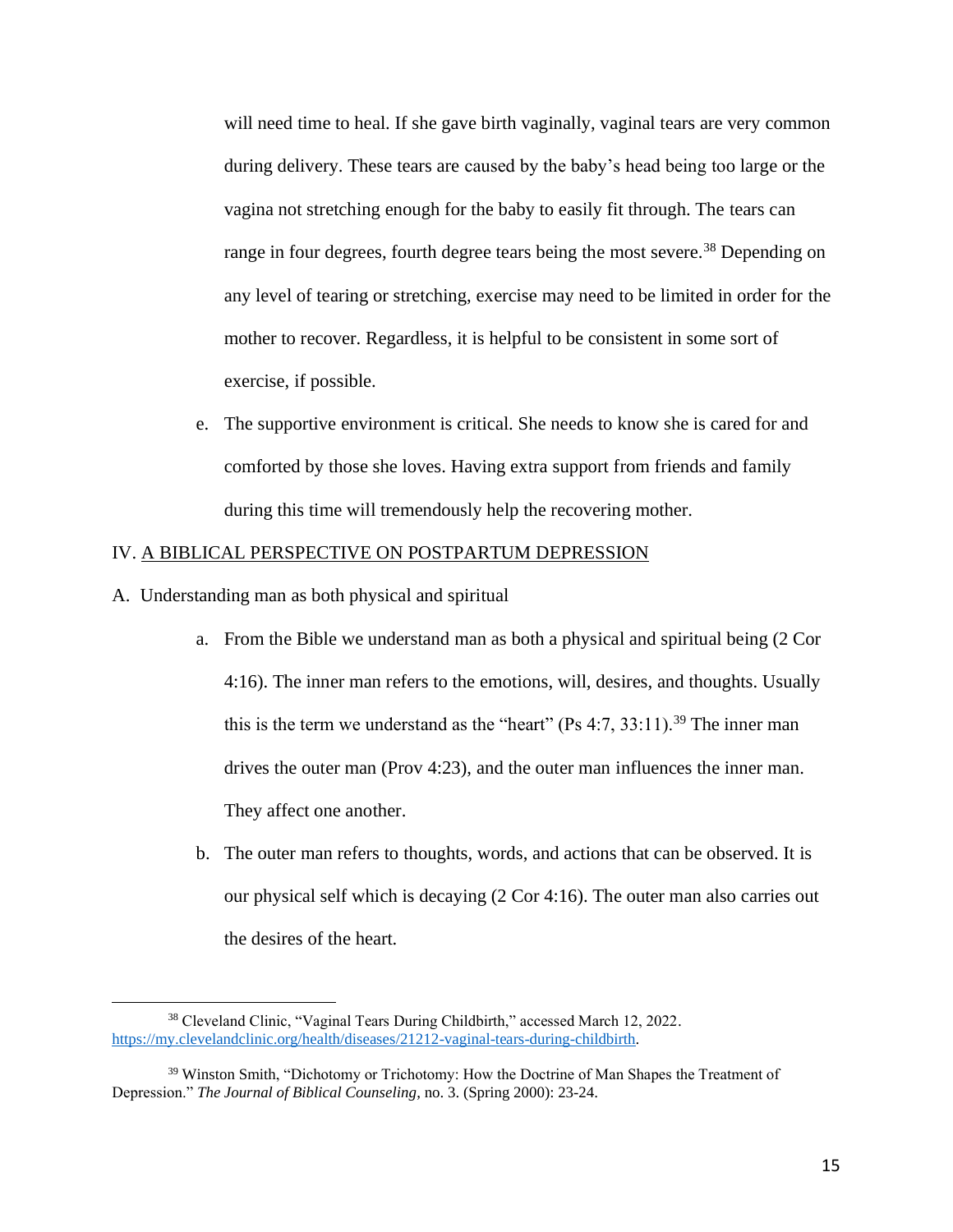- c. There is unity in both the inner and outer man. A human being is not solely spiritual and not solely physical. The inner man is driving the outer man, as the feet, hands, or mouth are from the outer man and reveal what is happening within the heart.
- d. Different passages that help us to further understand this unity between the inner and outer man would be Prov 4:23. There is an emphasis on keeping your heart because from the heart "flow the springs of life." What is happening in the heart will overflow into action which in turn affects life as a whole.
- e. It is important to have a foundation that man is spiritual and physical in understanding postpartum depression. As counselors, we are seeking to minister to the whole person, both the inner and outer man. What affects the physical body also affects the spiritual and vice versa. There must be consideration in both what is going on in the heart and in the physical body.

## B. Depression

- 1. Defining depression
	- a. Biblically speaking, the word "depression" is not found in Scripture. However, we gain an understanding of what depression is through examples like Jeremiah or Paul, who "despaired of life itself" (2 Cor 1:8). Paul was in such a difficult place, he no longer wanted to be alive. In modern day terms, we would say he was severely depressed.
	- b. In the psalms, David often expressed feelings of deep despair (Psalms 40, 46). He felt as if he was in a pit of destruction and that only God delivered him. Even when he seemed to be overtaken by evils and iniquities, he pleaded for God to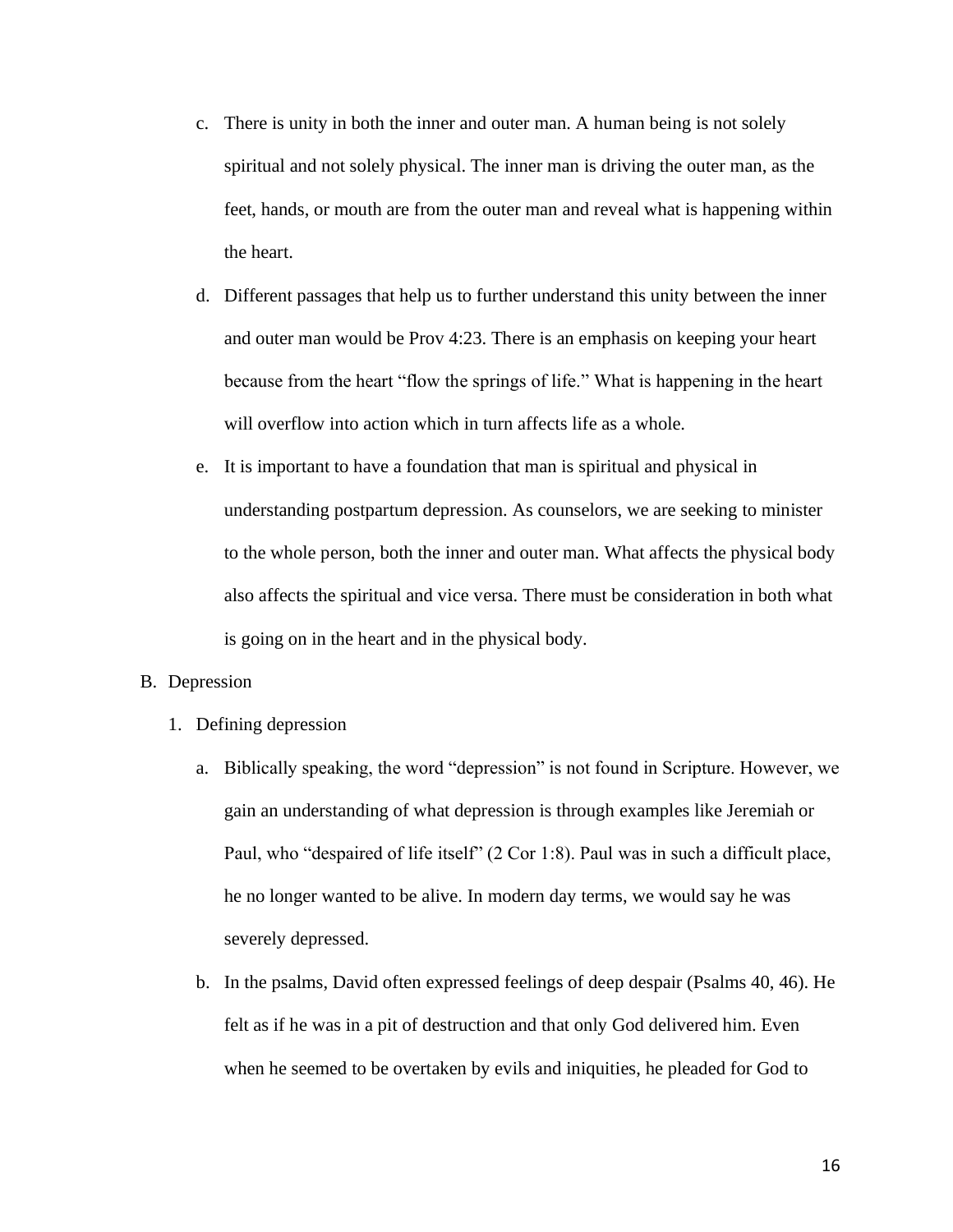deliver him. Ps 42:8-9 teaches us how to be dependent on God and His lovingkindness when there is much sadness or discouragement in our life. It is God who is our Rock, nothing else is sure and unchanging. Asaph cried out to God in Psalm 77, being honest before the Lord while still fearing Him. He sought the Lord in the day of trouble. Asaph was intentional in Who he sought after. Asaph was active in seeking despite how he felt. He set his mind on truth as he remembered God's awesome power.<sup>40</sup> Truth directed him and not his feelings.

- c. The book of James talks about various kinds of trials that produce steadfastness in the faith (Jas 1:2-4). These trials come in different sizes and shapes. The testing of one's faith is diverse. It does not come in a specific way or package, as the Lord uses many different ways to grow us in our sanctification.
- d. Depression is understood as a broad term that is used to describe a variety of emotional experiences. These feelings can range anywhere from sorrow, disappointment, sadness, heavy-heartedness, despair, or discouragement.<sup>41</sup> These are all biblical terms which means we have instruction from Scripture in how to work through depression in a way that is God-glorifying!
- e. While humans are a two-part being, ultimately depression is a spiritual issue. It goes back to the heart. There is no known physical cause to know what exactly causes clinical depression, and many believe that it is often influenced by more than just one factor.

<sup>40</sup> Wayne Mack, *Out of the Blues* (Bemidji: Focus Publishing, 2006), 83.

<sup>41</sup> Ibid. 4.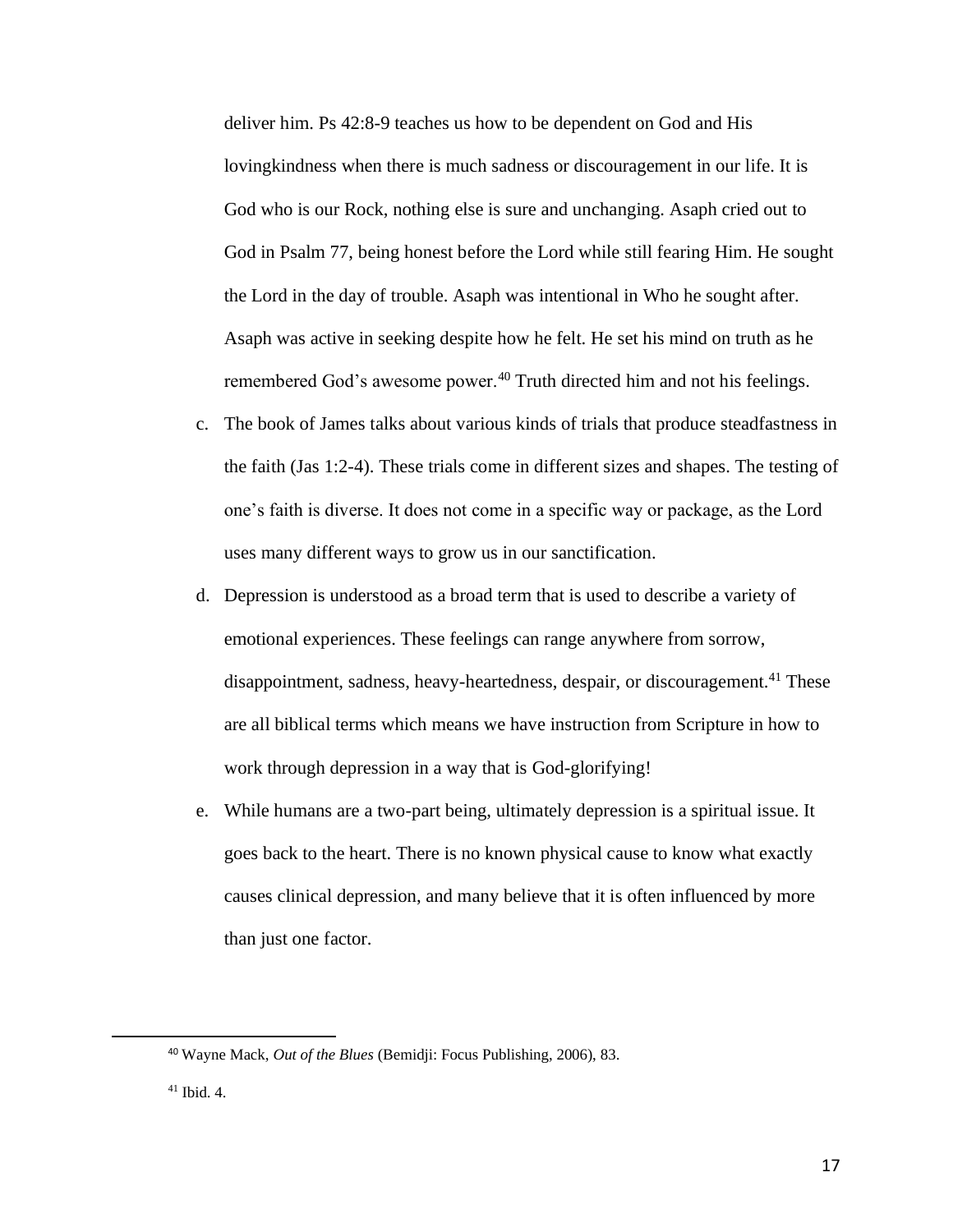- f. The ultimate goal is not relief from the current struggle but pleasing the Lord.<sup>42</sup> When the counselee is seeking help from depression, there must be an understanding that success is not in gaining relief. It may be difficult to believe, but true success is faithfulness to the Lord in honoring Him through the various trials He has for us. He is the One in control.
- C. Postpartum Depression
	- a. Now having a basic understanding of how depression is biblically defined, there is a better understanding of postpartum depression. We build off of the basic definition of depression as a range of feelings like sorrow, discouragement, despair, etc. and add the period of time of four weeks after delivery to know what PPD is. Within this time after delivery, and with the basic understanding of the definition of depression, we understand what is being said when we hear the term "postpartum depression".
	- b. It is important to remember and consider all of the changes the woman's body is going through during this time. She just spent the past nine months growing a baby inside of her, recently delivered this baby, may be breastfeeding this baby, and is lacking much sleep. Each of these takes a toll on the physical body. And because we know that what affects the physical also affects the spiritual, it needs to be emphasized to be patient and compassionate towards this mother. She most likely does not feel herself and may be struggling in ways she has never experienced before. The Lord has created and designed this process, and it is good (Jas 1:17). However, with the consequences of sin in the world the imperfect body

<sup>42</sup> Justin McKitterick, pastoral interview by author, Jacksonville, March 2, 2022.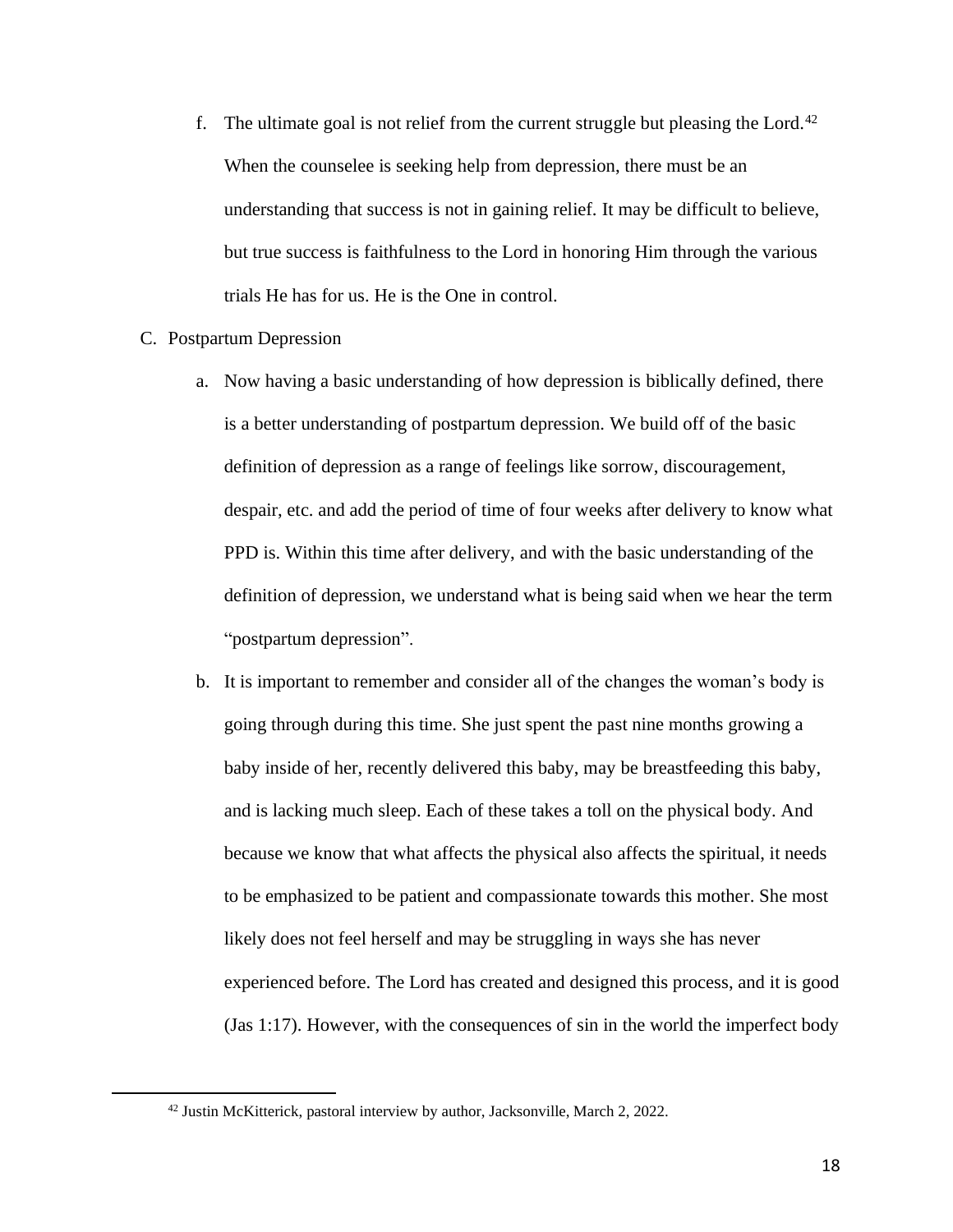does not return to a perfect state. Over time, it may or may not be more clear to what the root causes of PPD are in her life. The goal is not being confident in these potential causes to relieve the symptoms, but to seek to honor and glorify God each day at a time, relying on His grace all the more.

#### V. Plan of Counseling

- 1. Taking the biblical understanding of a man as a spiritual and physical being, it is important to practically lay out how to care for both the inner and outer man.
	- a. Assuming that the husband and wife are both open and willing to come to counseling, the immediate concern is to give them hope. It is likely that the wife has never felt this way before and is afraid of the extreme emotions she may be feeling. This could be on a wide range scale of feeling intense hatred towards her child or feeling very sad. The first passage to go to will be to encourage them is 1 Cor 10:13. There is no such thing as a unique struggler.<sup>43</sup> Mankind is prone to the same temptations. This is good news for the mother! She is not alone in that other women have gone through this. This is good news for the father! He does not have a hopeless wife in a hopeless situation. These seeds of hope and encouragement can help both the mother and father to breathe a sigh of relief and refocus their minds on truth.
	- b. Outer Man Care
		- i. After this hope has been given, it is important to care for any of the practical needs the mother may not be getting. Is she eating, sleeping, and

94.

<sup>43</sup> Heath Lambert & Stuart Scott, *Counseling the Hard Cases* (Nashville: B&H Publishing Cases, 2015),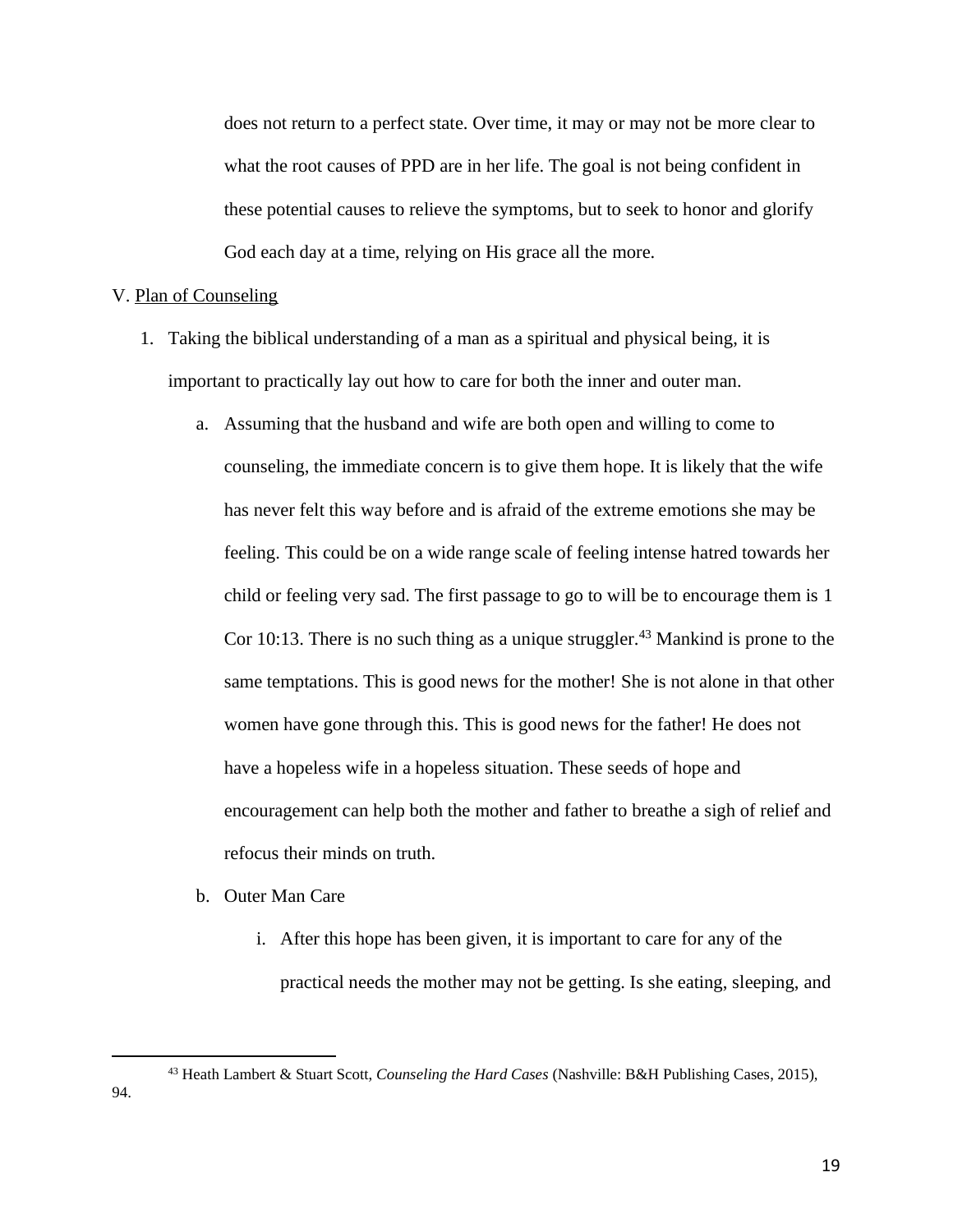exercising to what is appropriate for her body? Ensuring that her basic physical needs are being met is of high priority. The wife needs to be getting enough sleep, as this could be of great help.<sup>44</sup> If the baby is not breastfeeding but taking the bottle, the husband should be encouraged to get up during the night to help his wife with their child so she can physically recover by being able to get more sleep. He can help by changing diapers. He may have work the next day, but if he is able to take time off to be home this could be crucial until there is someone else who can come over during the day to help care for his wife and baby or until the wife has recovered well enough for him to return to work. If his company offers paternity leave, it would be wise to use that. The husband could even help with basic cleaning around the house if he has time at home. If he is limited in his time at home due to work or caring for other children they may have, he could call and schedule for a cleaning service to come which could be of great help to his wife to relieve any pressure she may be feeling to have the house to the standard she may want.

ii. In an interview, one of the biggest helps for a struggling mother was to have someone care for the baby while she exercised.<sup>45</sup> This does not have to mean hours of exercise, but the consistency in physical exertion can be

98.

20

<sup>44</sup> Heath Lambert & Stuart Scott, *Counseling the Hard Cases* (Nashville: B&H Publishing Cases, 2015),

<sup>45</sup> Katelynn O'Lessker, personal interview by author, Jacksonville, March 10, 2022.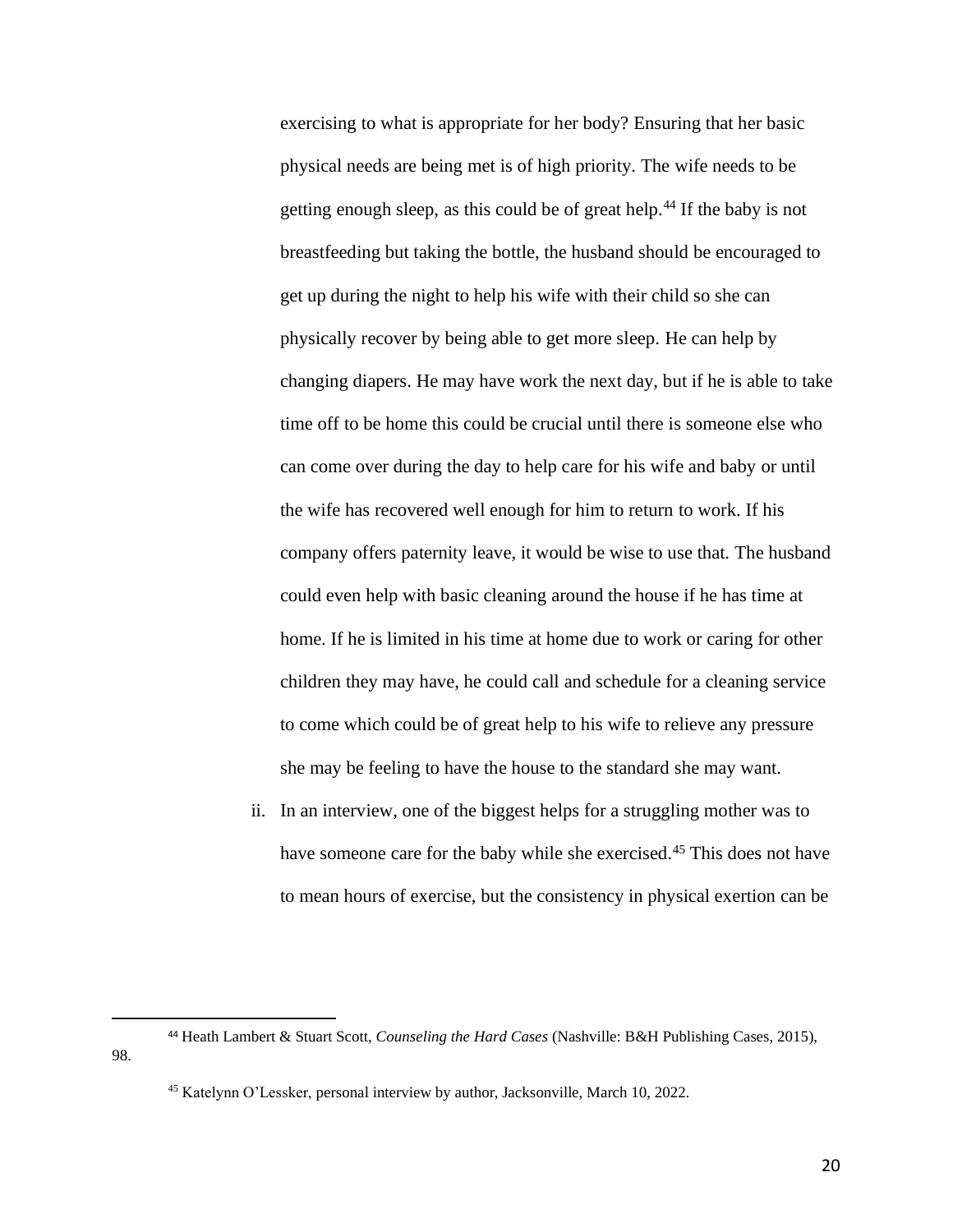a huge help for the physical body, especially after so much has physically happened in such a short amount of time to the mother's body.

- iii. If the family is involved in their church, setting up meals for a couple of weeks would be of great help to this family. The wife may be feeling the added pressure of caring for both her husband and child, yet is very overwhelmed with all of the daily tasks she is expected to still complete. A meal train from their church would help alleviate part of this burden. Calling the church office to ask the secretary to set this up would be a practical way of serving this family. Whether these meals are provided for two weeks or even a month, this is a practical way to serve and even allow the church to come alongside and encourage this family. It also gives them contact with other believers within their local body which could be of great encouragement to see familiar faces who are praying and supporting them even when they are unable to make it to Sunday morning services or be in their regular weekly routines of small groups or bible studies.
- iv. This cares for the physical side of the mother. She is able to sleep better, have meals prepared, and exercise. Daily tasks have been lifted from her for a time so she can get better. The goal is not that she would be dependent on this help for an extended period of time, but until she is able to feel better and complete more of the normal tasks on her own. This looks different for every family. Patience and compassion are a must.

21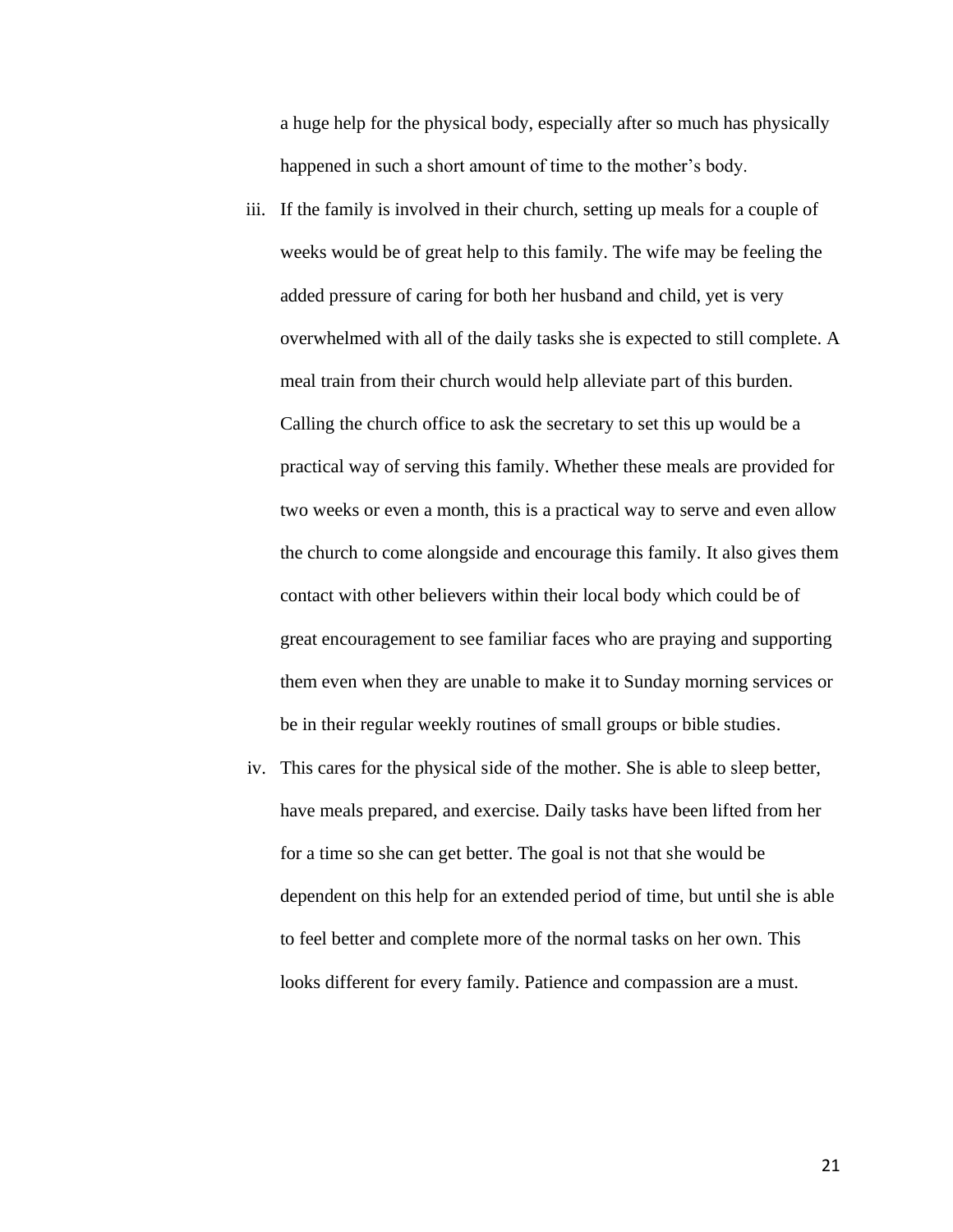## c. Inner Man Care

- i. Biblically, depression is often understood as suffering. To care for the suffering mother it would serve her well to look at passages that deal specifically with suffering. Romans 5:1-5 shows Paul's eternal mindset of suffering in that he rejoices in it. While we do not rejoice at the suffering, we are to rejoice in the suffering because ultimately it produces hope.<sup>46</sup> There is a progression from suffering to endurance to character to hope. The Lord uses each of these steps to honor and glorify Him. Suffering can be very discouraging, yet for the believer it should be very encouraging. Trials test our faith in a way that produces steadfastness (Jas 1:2-3). Reminding and reiterating to the mother and father that Scripture speaks loud and clear to their suffering in a way that gives hope is important. Their gaze is not set on their circumstances but on Truth.
- ii. Worship plays a key role in the mother's life. Is she spending time in the Word? Whether that looks like a specific time of the day in prayer, reading the Bible, listening to sermons and Christian music, or even having her husband read to her there needs to be a way she is intaking biblical truth. Ultimately her hope and trust must be in Christ and not in self, even if they desire for their current circumstances to pass. Both husband and wife need to be focused on how to best glorify God in their suffering. For their minds to be aligned with Truth, they must be dwelling on things that are true (Phil 4:8). A practical way to help the mother in this would be to

<sup>46</sup> Heath Lambert, *Counseling the Hard Cases* (Nashville: B&H Publishing Cases, 2015), 105.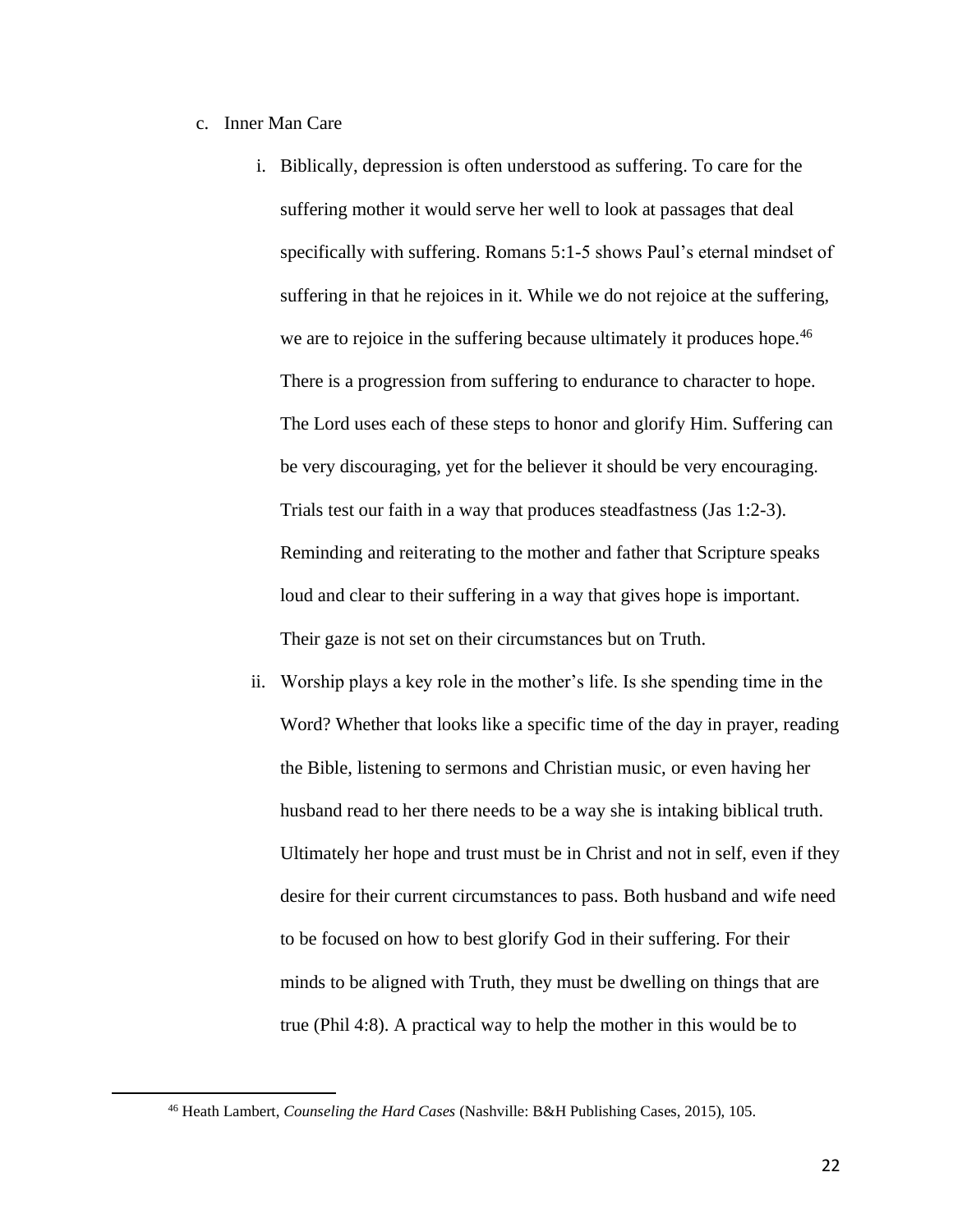either have her husband or a friend care for their baby even if it is for twenty minutes after the most recent feeding so she can have time to read and pray. This time in prayer and the Word will serve her greatly and potentially even reveal any idols in her heart that she is clinging closely to that may be exasperating her PPD. She will realize her dependence upon the Lord all the more.

- iii. Depending on her physical state, it may just be too much to attend Sunday morning services for a time. This means there could also be a lack of biblical fellowship for them. In a time of suffering, it can be all the more important and encouraging to be around other believers. Yet, she is probably homebound for most of the time. Practically, this family could simply talk with those who are dropping off the meals being provided for them from their church family or even invite a family to stay for dinner one time throughout the week when the meal is dropped off for them. It is not meant to be overwhelming for them, but encouraging.
- iv. Even if there is a hormonal imbalance, there is a temptation to sin, too. This is an area where one should be gentle yet firm. There is never an excuse for sin. This should also be addressed after physical needs have been consistently taken care of because sometimes the PPD will already start to subside or improve with those practical steps of caring for her physical body. Being patient and encouraging is important to remember (1 Thess 5:14). With the potential of feeling intense hatred towards her child, anger is usually closely lurking. Her anger could also be directed at her

23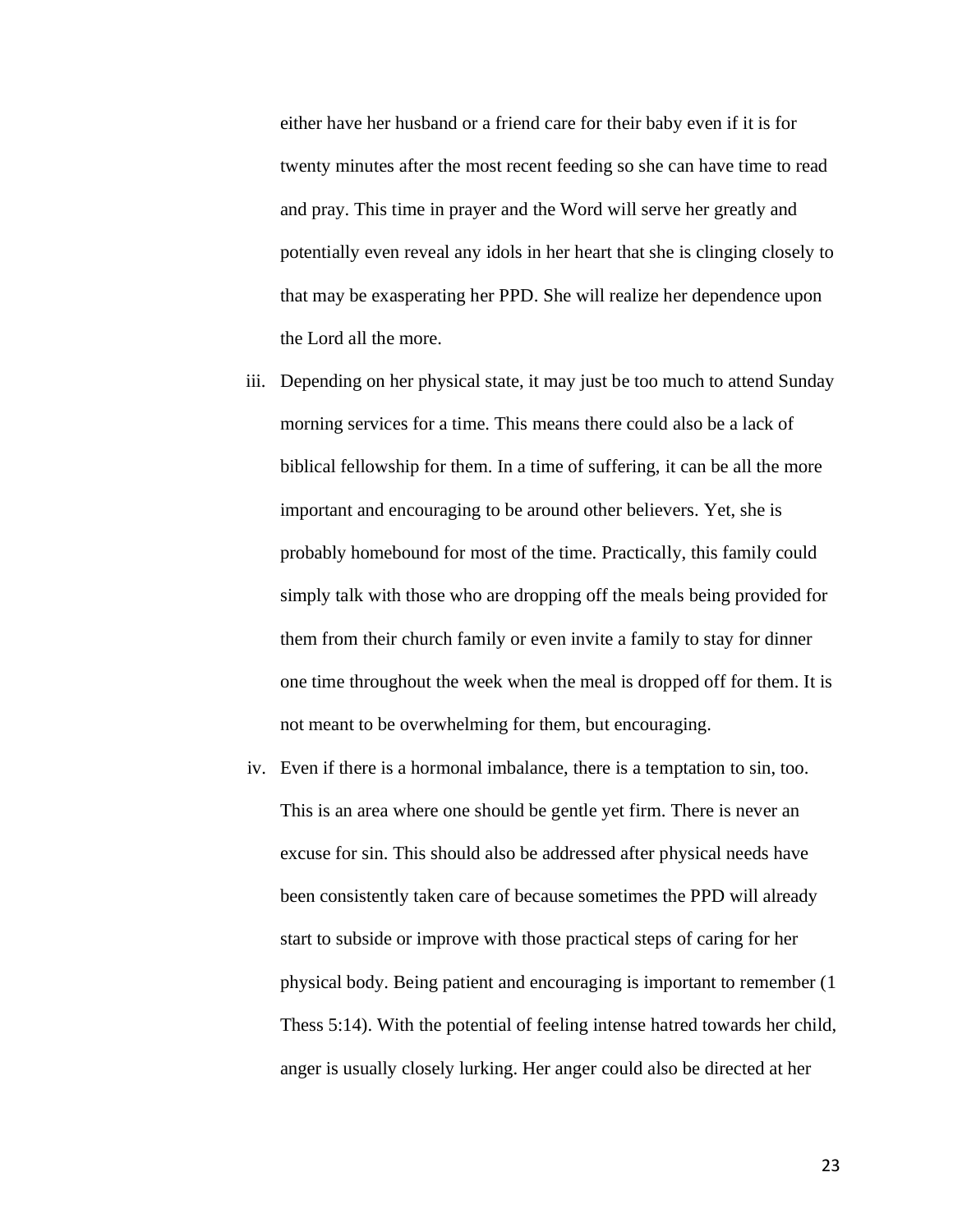husband. This could look like being short-tempered towards him, not wanting to listen to him, being annoyed when he is around, or choosing not to listen to what he has to say. Ultimately, anger is sin before the Lord and needs to be repented of. First this repentance needs to be before the Lord and then towards her husband. It is highly likely that husband and wife need to seek forgiveness from one another in their potential anger towards each other, impatience, lack of compassion, or lack of understanding. Forgiveness is guaranteed for those who are in Christ. There may be other sin involved, too. Encourage her in seeking the Lord and asking Him to search her heart as she is wrestling through many emotions (Ps 139:23-24). Truly walking in the light means confession of sin, not burying it deeper (1 Jn 1:7-9).

- v. These are all opportunities for the Lord to grow husband and wife closer together as they learn how to best love and serve one another in the midst of an intense trial. Following biblical commands will strengthen their individual faith, strengthen their marriage, and ultimately glorify God. This is truly great hope!
- 2. Even though the mother is experiencing PPD, it is important that the husband helps his wife through this process. They are a one flesh union.
	- a. Wives have commands to obey the Lord regardless of the situation, but in this season there is an importance highlighted upon the husband which is what will be focused here.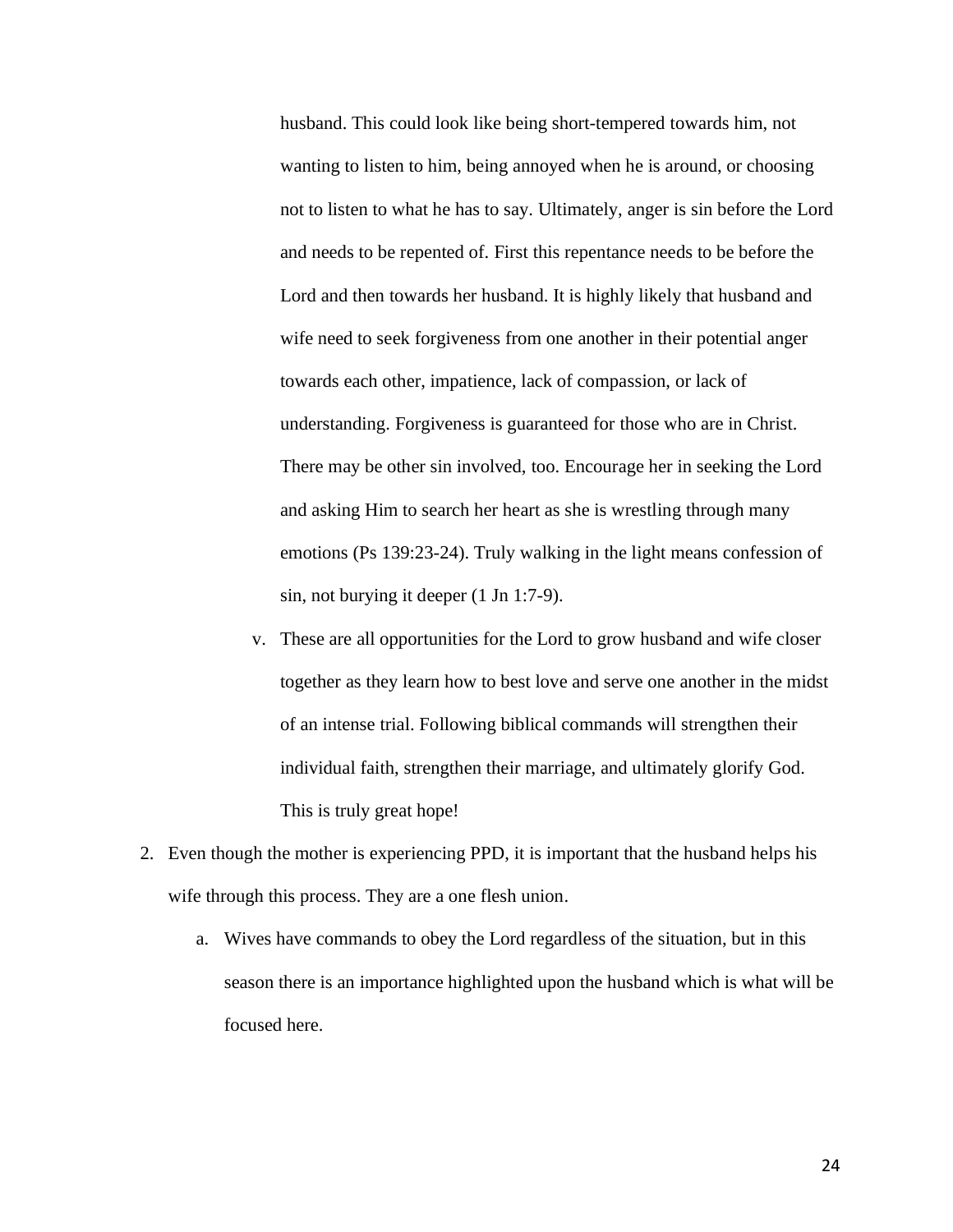- b. In 1 Pet 3:7 husbands specifically are commanded to live with their wives in an understanding way. Husband and wife are not merely roommates, but one flesh (Eph 5:30). Apart from Christ, there is no other union more significant. Even in the midst of having a child, the husband and wife should be mindful of how to best serve and care for one another. This is a unique season where the husband should be all the more diligent and attentive to his wife's needs. He has a significant role to play and to serve his wife to the best of his ability. She is physically recovering from labor and learning how to care for her newborn baby. If this is their first child, it may be added pressure as she is learning how to care for a baby. It cannot be assumed that the wife is the only one caring for the baby. This is a team effort. If the mother is not breastfeeding, then the father can help with the feedings. There are many ways he can serve both his wife and child. This could look like changing diapers, making dinner, or getting up during the night to bottle feed their newborn while the exhausted mother can sleep.
- c. In Eph 5:25-33 there are also commands for the husband to love his wife as Christ loved the church and to love his wife as his own body, cherishing her. This is constant, sacrificial love. There are no conditional clauses in this verse. It is a command to be obeyed despite any circumstance that arises. In order to nourish and cherish, there needs to be regular attentiveness and cultivation of love. Every wife is different, so the husband needs to learn what his wife likes and dislikes. This should be happening on a regular basis, regardless of whether there is a newborn child. However, it will be a learning curve for the both of them with her struggling with PPD. She may not know what she wants or needs help with. This

25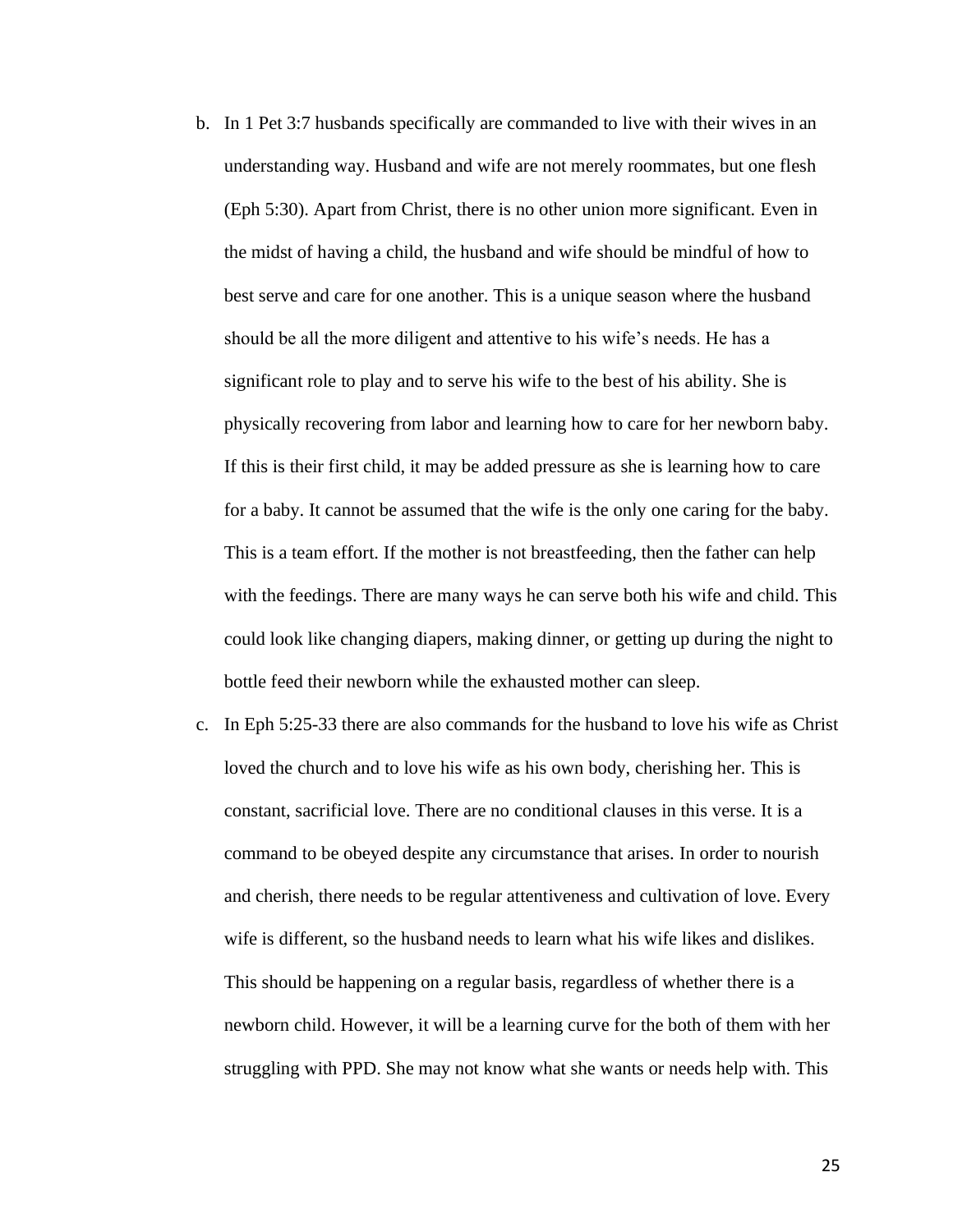is all the more an opportunity for the husband to find ways to best serve his wife. Colossians 3:12 teaches all believers to have compassionate hearts, kindness, humility, and patience. He must constantly put on a heart of compassion towards his wife even if she is not treating him well. He needs to keep focused on the Lord and not on his circumstances. If the husband is pursuing these specific qualities in the midst of their suffering, it will greatly serve both him and his wife. This may take time and will most likely involve seeking forgiveness from one another when these qualities are not pursued. However, his heart should always be to love and nourish his wife, especially in this struggle through PPD. It is a sanctifying process for both of them.

#### VI. Conclusion

- a. Postpartum depression can be a real struggle for many families. The world has many different forms of trying to help alleviate this pain. While their intentions may be good, as believers we know that our ultimate help and hope is from Christ. Suffering families must continue to trust in God and use the practical means of grace to work through this trial in a God-honoring way.
	- i. Taking care of our physical bodies through proper nutrition, rest, and exercise is honoring to God as we steward our bodies well.
	- ii. Taking care of the inner man by thinking and dwelling on truth will be crucial, too. Having other believers to walk with husband and wife through this struggle will serve them very well.
- b. Even with the unknown of a physical cause of depression, the believer has great hope. God Himself is the Creator of the heavens and the earth (Gen 1). God

26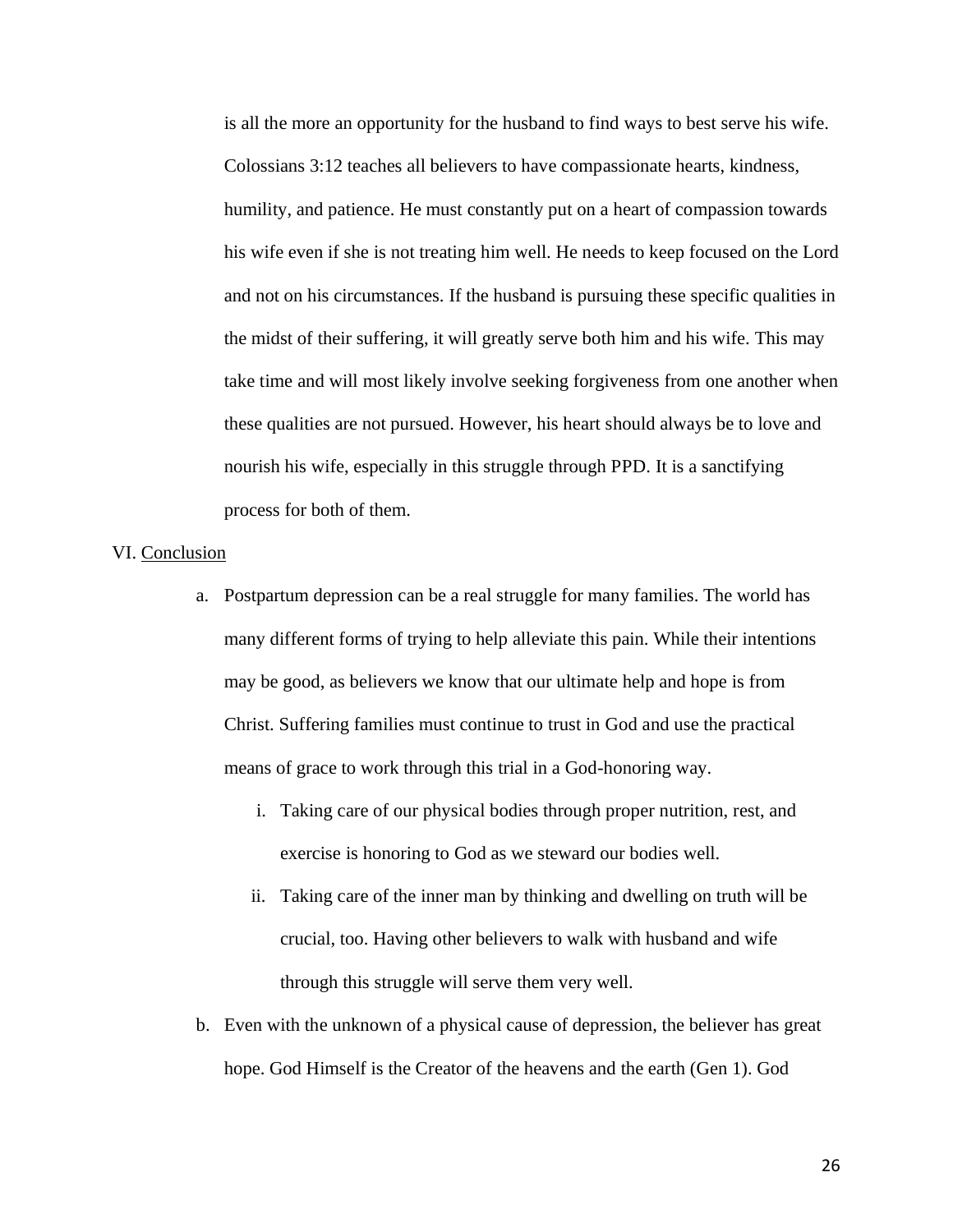Himself is the One who intricately created each individual in our mother's womb (Ps 139:13). He knows everything from the names of stars to each atom in our body. He knows exactly what is happening even when we do not. With God as our loving Creator, we all can rest assured in knowing He is the One who cares for us and gives us hope.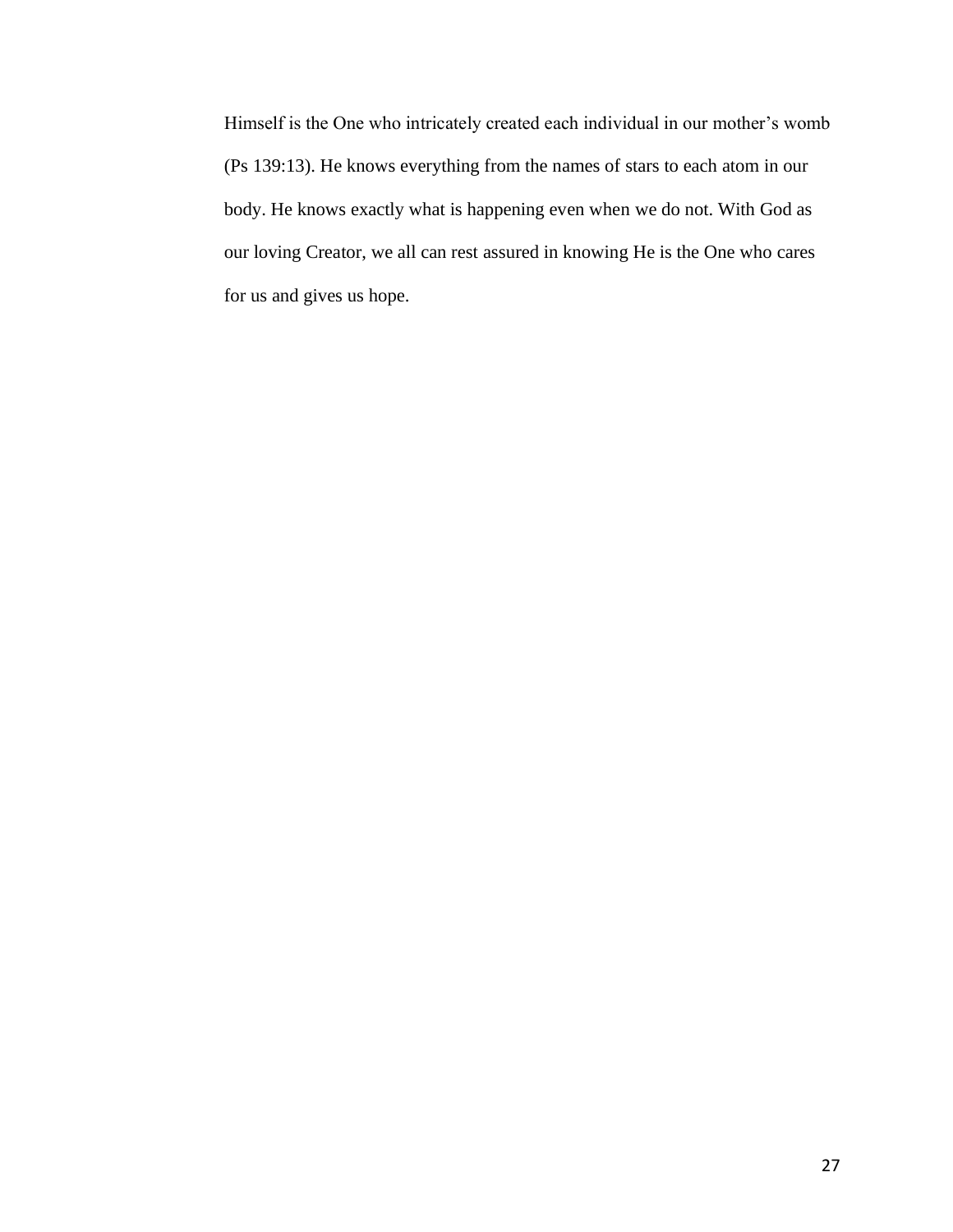# **Bibliography**

- American Psychiatric Association. "Postpartum Depression." Accessed February 7, 2022. [https://www.psychiatry.org/patients-familes/postpartum-depression.](https://www.psychiatry.org/patients-familes/postpartum-depression)
- Asher, Marshall and Mary. *The Christian's Guide to Psychological Terms.* USA: Lockman Foundation, 2014.
- Cleveland Clinic. "Vaginal Tears During Childbirth." Accessed March 12, 2022. [https://my.clevelandclinic.org/health/diseases/21212-vaginal-tears-during-childbirth.](https://my.clevelandclinic.org/health/diseases/21212-vaginal-tears-during-childbirth)
- *Diagnostic and Statistical Manual of Mental Disorders Fifth Edition*. Washington D.C.: American Psychiatric Association, 2013.

Friedrick, Aaron. Pastoral Interview by author, Jacksonville, FL, February 23, 2022.

Hodges, Charles M.D., *Good Mood Bad Mood*. Wapwallopen, PA: Shepherd Press, 2013.

Lambert, Heath. *A Theology of Biblical Counseling*. Grand Rapids: Zondervan, 2016.

Lambert, Heath, and Stuart Scott. *Counseling the Hard Cases*. Nashville: B&H Publishing, 2015.

Mack, Wayne. *Out of the Blues*. Bemidji, MN: Focus Publishing, 2006.

- Mayo Clinic. "Depression (major depressive disorder)." Accessed March 5, 2022. [https://www.mayoclinic.org/diseases-conditions/depression/symptoms-causes/syc-](https://www.mayoclinic.org/diseases-conditions/depression/symptoms-causes/syc-%2020356007)[20356007.](https://www.mayoclinic.org/diseases-conditions/depression/symptoms-causes/syc-%2020356007)
- Mayo Clinic. "Selective Serotonin Reuptake Inhibitors." Accessed March 5, 2022. https://www.mayoclinic.org/diseases-conditions/depression/in-depth/ssris/art-20044825.

McKitterick, Justin. Pastoral Interview by author, Jacksonville, FL, March 2, 2022.

MGH Center for Women's Mental Health. "Breastfeeding and Psychiatric Medications." Accessed March 5, 2022. [https://womensmentalhealth.org/specialty](https://womensmentalhealth.org/specialty-clinics/breastfeeding-and-psychiatric-medication/)[clinics/breastfeeding-and-psychiatric-medication/.](https://womensmentalhealth.org/specialty-clinics/breastfeeding-and-psychiatric-medication/)

O'Lessker, Katelynn. Personal Interview by author, Jacksonville, FL, March 10, 2022.

- Reed, Paul, Nicola Sermin, Louis Appleby, et. Al., "A Comparison of Clinical Response to Electroconvulsive Therapy in Puerperal and Non-Puerperal Psychoses," Journal of Affective Disorders 54, no. 3 (Aug 1999): 255-60.
- Sit, Dorothy, Anthony Rothschild, Katherine Wisner, et al., "A Review of Postpartum Psychosis," *Journal of Women's Health* 15, no.4 (May 2006): 352-68.